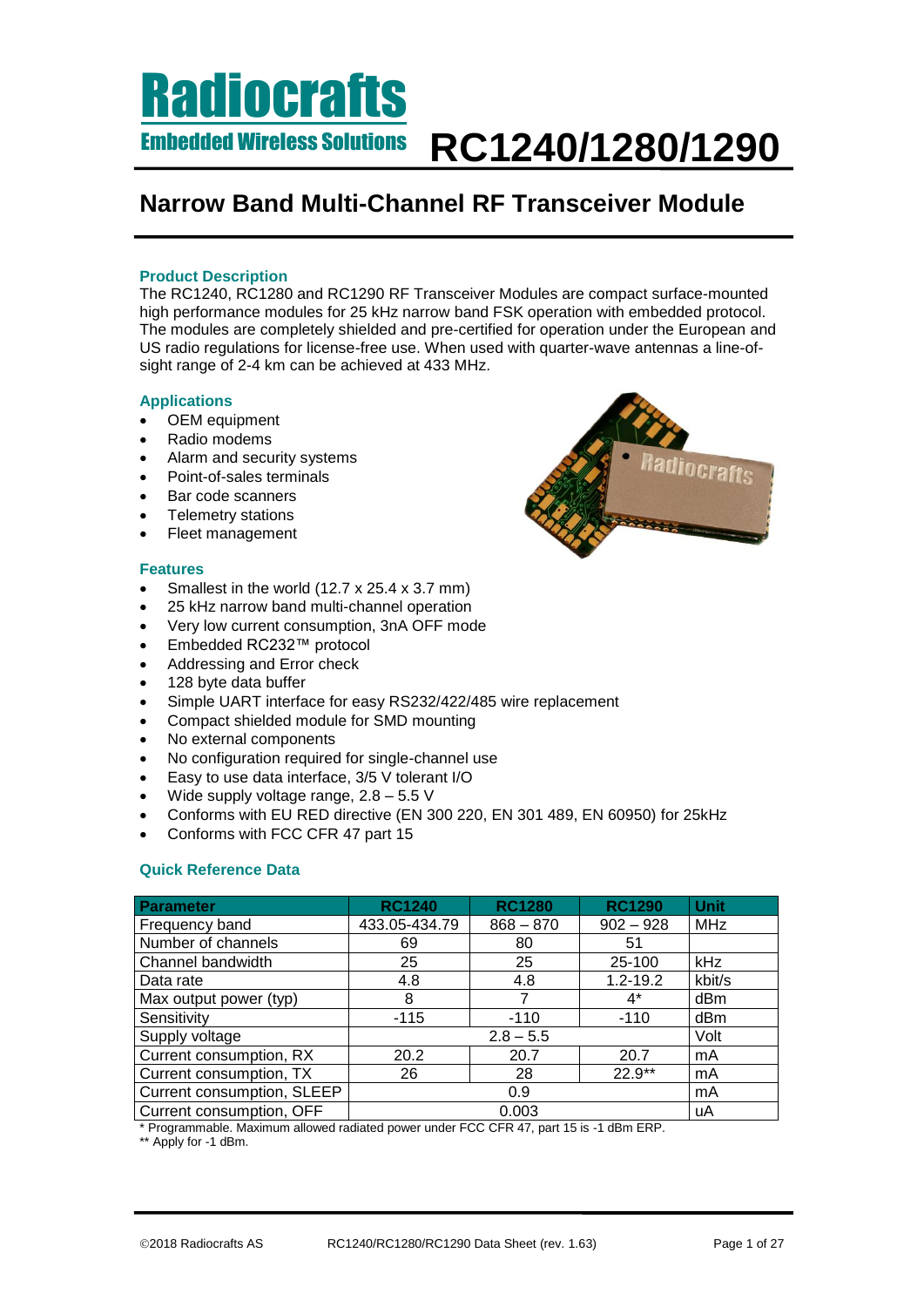Embedded Wireless Solutions **RC1240/1280/1290**

### **Typical Application Circuit**



### **Quick Product Introduction**

#### *How do I transmit data?*

Send your data to the RXD pin on the module. Use the UART format with settings (19200, 8, 1, N, no flow control), use 2 stop-bits if CTS is enabled. Up to 128 bytes are buffered in the module. The module will transmit the data when

- the max packet length is reached
- the unique end character is sent
- the modem timeout limit is reached

The packet length, end character and timeout limit are configurable in-circuit.

#### *How do I receive data?*

Any received data packet with correct address and check sum will be sent on the TXD pin using the same UART format as for transmit.

#### *What about the antenna?*

In most cases a simple quarter wavelength wire or a PCB track will do. Connect a piece of wire to the RF pin with length corresponding to the quarter of a wavelength. For space limited products, contact Radiocrafts and we will recommend the best antenna solution for your application.

#### *How do I change the RF channel or any other parameter?*

To change configurable parameters, assert the CONFIG pin, and send the command string using the same serial interface as for transmitting data. Parameters can be changed permanently and stored in non-volatile memory in the module.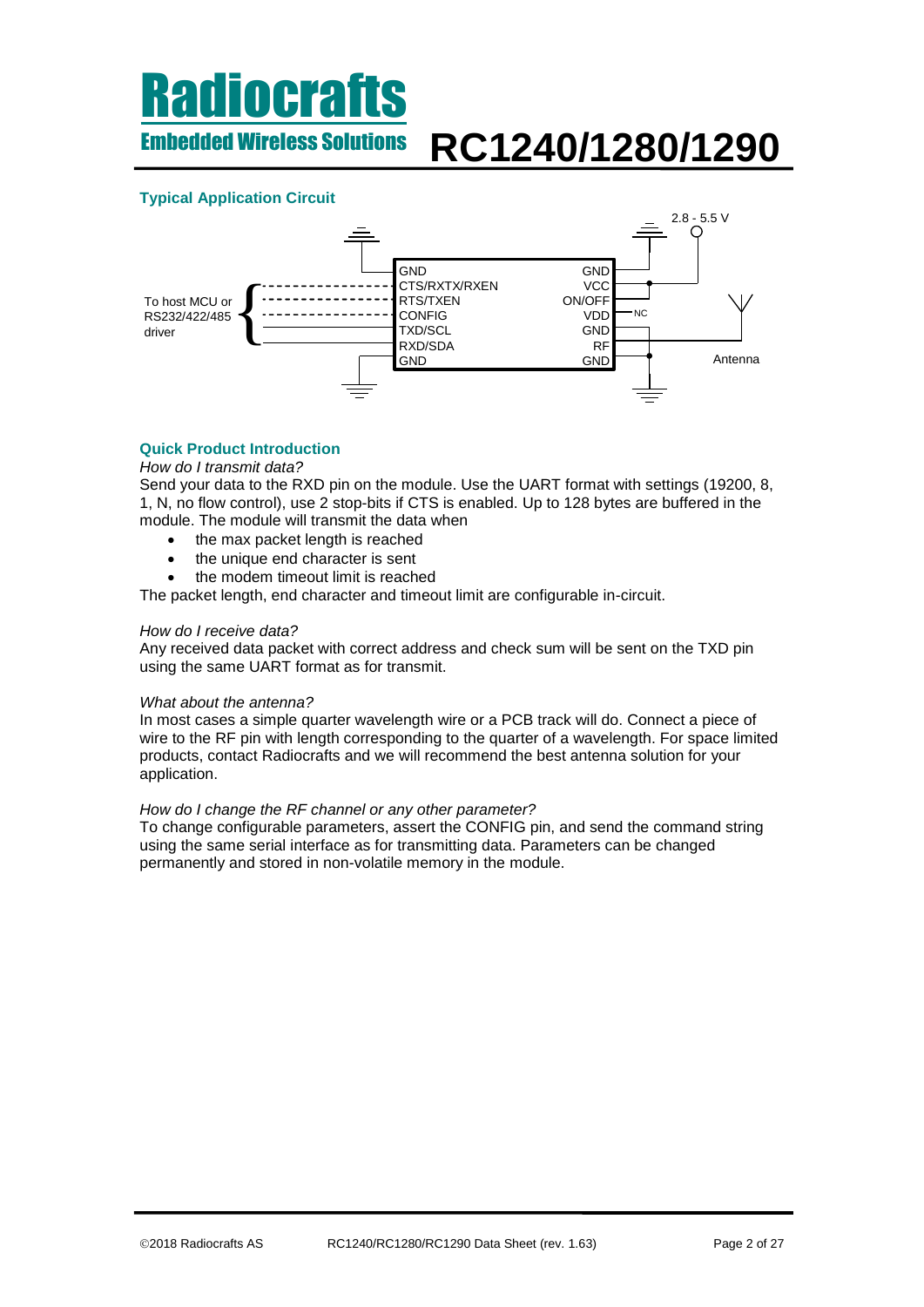# **Radiocrafts** Embedded Wireless Solutions

# **RC1240/1280/1290**

### **Pin Assignment**



### **Pin Description**

| Pin no         | <b>Pin name</b> | <b>Description</b>                                                                                                                                                          | <b>Equivalent circuit</b>                  |
|----------------|-----------------|-----------------------------------------------------------------------------------------------------------------------------------------------------------------------------|--------------------------------------------|
| 1              | <b>GND</b>      | System ground                                                                                                                                                               | $GND$ $O-$                                 |
| $\overline{2}$ | CTS/RXTX/RXEN   | <b>UART Clear to Send, UART</b><br>RXTX, Receive Mode Enable, or<br><b>SLEEP mode activation. Connect</b><br>to VDD if not used. Internal 100<br>$k\Omega$ series resistor. | Input:<br><b>VDD (2.7V)</b><br>100k        |
| 3              | RTS/TXEN        | <b>UART Request to Send,</b><br>Transmit Mode Enable, or<br><b>SLEEP mode activation. Connect</b><br>to VDD if not used. Internal 100<br>$k\Omega$ series resistor.         |                                            |
| $\overline{4}$ | <b>CONFIG</b>   | Configuration Enable. Active low.<br>Should normally be set high.<br>Connect to VDD if not used.<br>Internal 100 k $\Omega$ series resistor.                                | <b>VDD (2.7V)</b><br>Output:               |
| 5              | <b>TXD/SCL</b>  | UART TX Data, or serial data<br>clock. Internal 100 $k\Omega$ series<br>resistor.                                                                                           | 100k                                       |
| 6              | RXD/SDA         | UART RX Data, or serial data<br>I/O. Internal 100 $k\Omega$ series<br>resistor.                                                                                             |                                            |
| 7              | <b>GND</b>      | System ground                                                                                                                                                               | $GND$ $O$                                  |
| 8              | <b>GND</b>      | System ground                                                                                                                                                               |                                            |
| 9              | <b>RF</b>       | RF I/O connection to antenna                                                                                                                                                | 220 <sub>p</sub><br>RF <sub>o</sub><br>10k |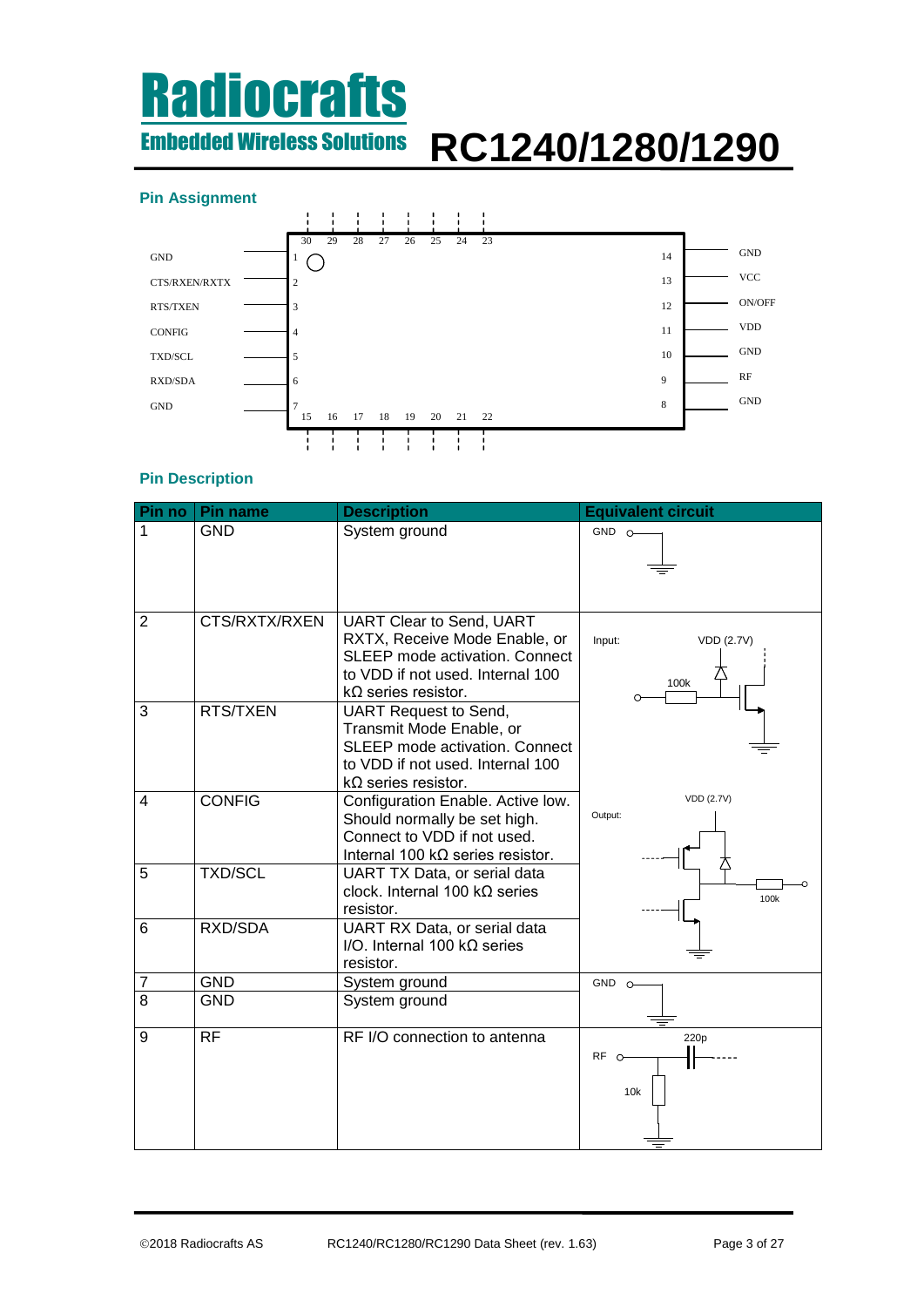## **Radiocrafts** Embedded Wireless Solutions

# **RC1240/1280/1290**

| Pin no    | <b>Pin name</b> | <b>Description</b>                                                                                                                                                                     | <b>Equivalent circuit</b>           |
|-----------|-----------------|----------------------------------------------------------------------------------------------------------------------------------------------------------------------------------------|-------------------------------------|
| 10        | <b>GND</b>      | System ground                                                                                                                                                                          | $GND$ $O-$                          |
|           |                 |                                                                                                                                                                                        |                                     |
| 11        | <b>VDD</b>      | Supply voltage output, regulated.<br>Should normally be left open                                                                                                                      | 2.7V<br>O VDD<br><b>VREG</b><br>2u2 |
| 12        | ON/OFF          | Module on/off (shutdown). ON<br>when high, OFF when low. For<br>threshold see Electrical<br>Specifications. Or connect to<br>VCC. See important note under<br>Power Management page 7. | ON/OFF O                            |
| 13        | <b>VCC</b>      | Supply voltage input. Internally<br>regulated. Maximum rise-time<br>requirement apply, see Electrical<br>Specification.                                                                | 2.7V<br>VCC O<br><b>VREG</b><br>2u2 |
| 14        | <b>GND</b>      | System ground                                                                                                                                                                          | GND 0-                              |
| $15 - 21$ | <b>RESERVED</b> | Test pins or pins reserved for<br>future use. Do not connect!                                                                                                                          |                                     |
| 22        | <b>RESET</b>    | Main reset (active low). Should<br>normally be left open. Internal<br>100 kΩ pull-up resistor, no series<br>resistor.                                                                  | VDD (2.7V)<br>100k<br>RESET O       |
| 23        | PA_EN           | External PA enable output, active<br>high                                                                                                                                              | <b>VDD (2.7V)</b>                   |
| 24        | LNA_EN          | External LNA enable output,<br>active high                                                                                                                                             |                                     |
| 25-30     | RESERVED        | Test pins or pins reserved for                                                                                                                                                         |                                     |
|           |                 | future use. Do not connect!                                                                                                                                                            |                                     |

Note 1: In UART mode the TXD and RXD are used for serial data, and CTS/RXTX and RTS for flow control (optional). If flow control is not used, and RXEN and TXEN are both asserted (active low) the module is set in SLEEP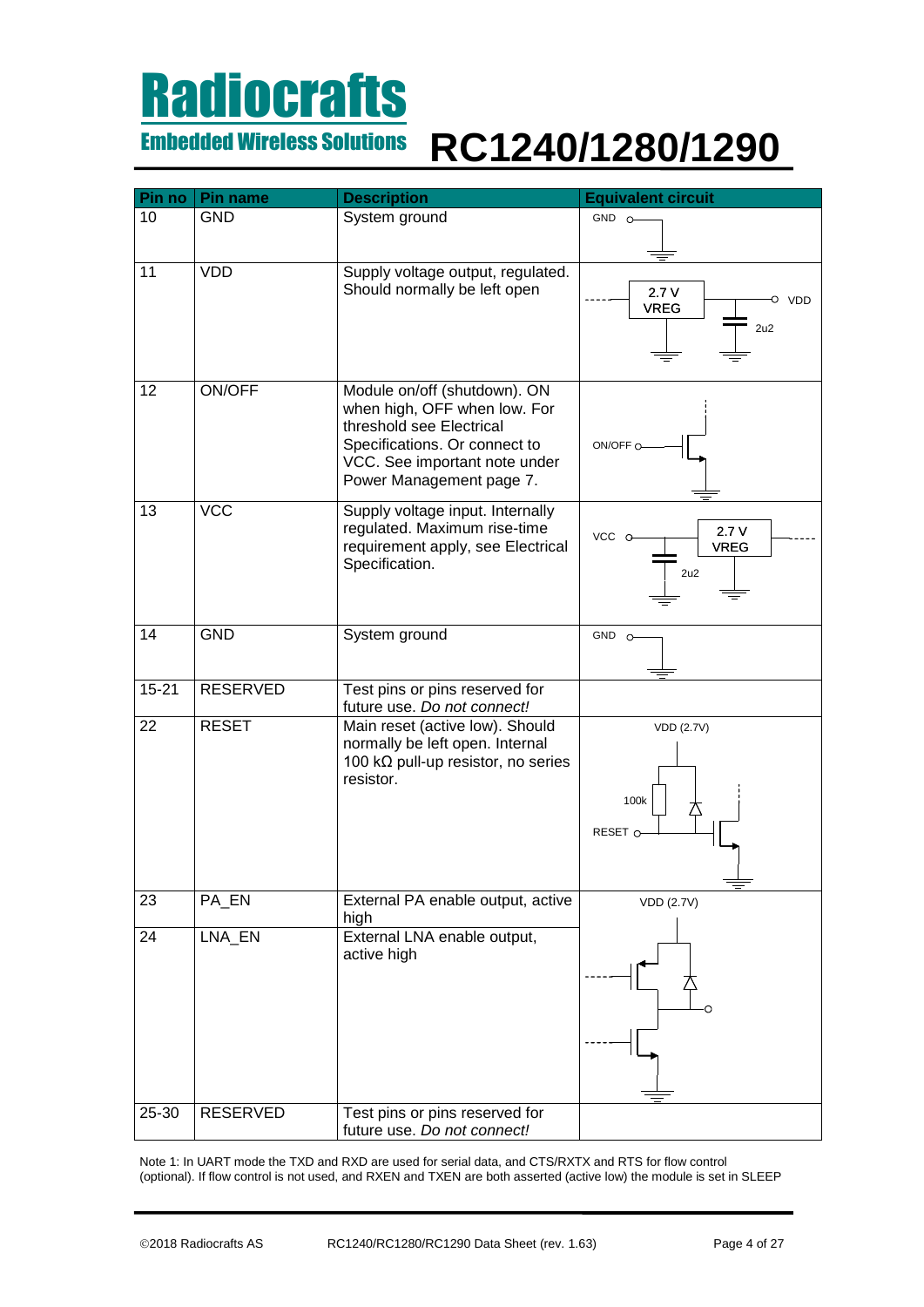mode. RXEN and TXEN should be connected to VDD if not used if not used for SLEEP mode activation. A pull-up resistor is not necessary due to an internal series resistor.

Note 2: In synchronous mode the SCL (data clock) and SDA (Data input and output) are used for serial data.

The RXEN and TXEN pins are then used to select the operation mode of the device. Signals are active low.

Note 3: The CONFIG pin is used to enter configuration mode (change of default settings). Active low.

Note 4: Do not use VDD for supply to external circuits. Should only be used for pull-ups, if required.

Note 5: RXEN, TXEN, CONFIG, TXD and RXD have internal 100 kΩ series resistors. Driving capability when used as outputs is therefore limited and should be connected to CMOS inputs only.

Note 6: Other digital interfaces may be specified upon request.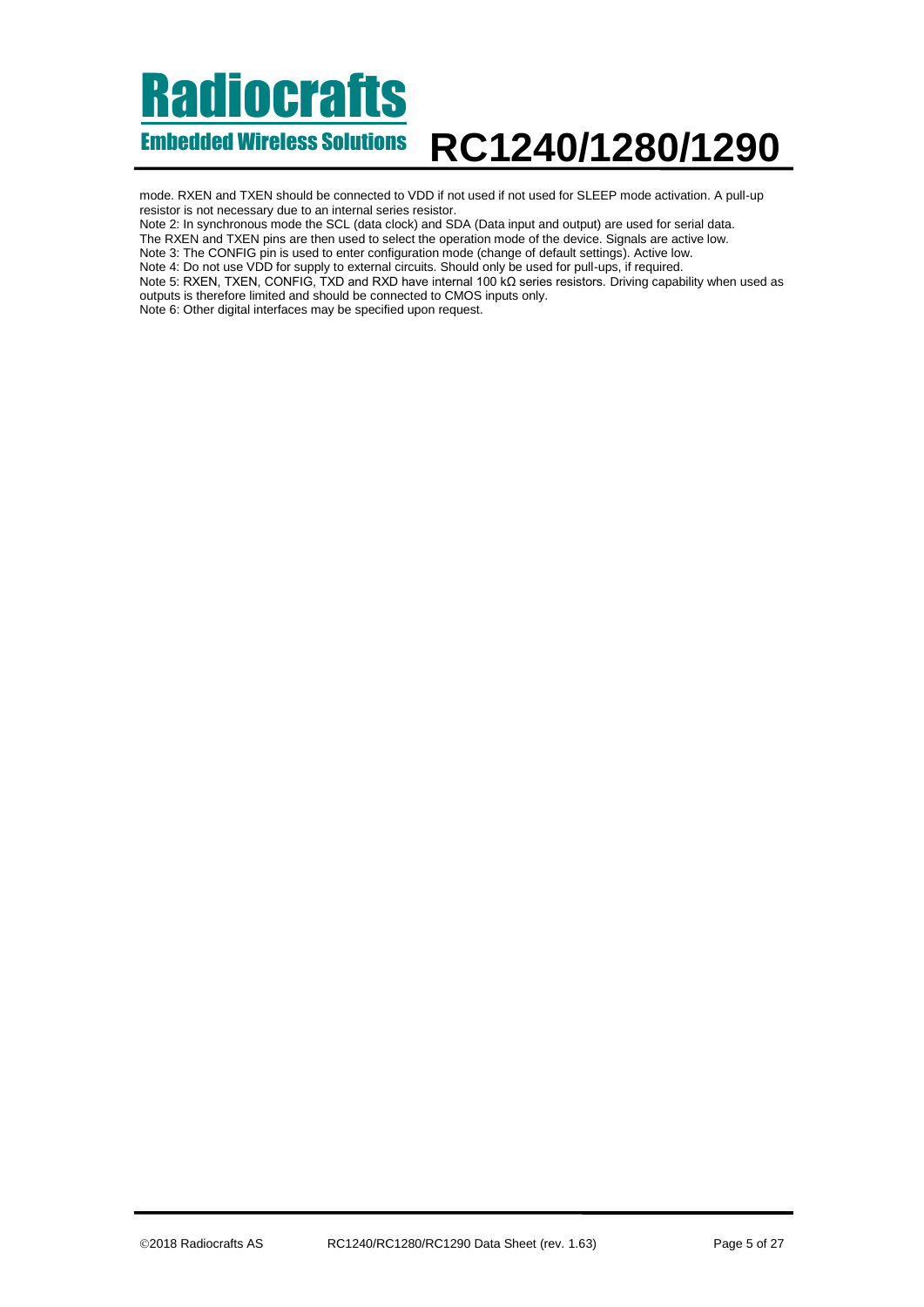## Radiocrafts Embedded Wireless Solutions

# **RC1240/1280/1290**

### **Block Diagram**



### **Circuit Description**

The module contains a communication controller with embedded RC232™ protocol software, a narrow band high performance RF transceiver and an internal voltage regulator.

The communication controller handles the radio packet protocol, the UART interface and controls the RF transceiver. Data to be sent by the host is received at the RXD pin and buffered in the communication controller. The data packet is then assembled with preamble, start-of-frame delimited (SOF), address information and CRC check sum before it is transmitted on RF. The preamble and SOF is always used. The address and CRC are optional.

The RF transceiver modulates the data to be transmitted on RF frequency, and demodulates data that are received. Narrow band technology is used to enhance sensitivity and selectivity.

Received data are checked for correct address and CRC by the communication controller. If the address matches the modules own address, and no CRC errors were detected, the data packet is sent to the host on the TXD line after removing the header.

The asynchronous UART interface consists of RXD and TXD. Optionally CTS, RTS/RXTX can be used for hardware handshake flow control. RTS/RXTX can be used to control the direction of an RS485 driver circuit.

The module can also be used in an un-buffered transparent mode. In this case the data interface is synchronous using SCL and SDA for data transfer to/from the host. The RXEN and TXEN are then used to set the operational mode.

When the CONFIG pin is asserted the communication controller interprets data received on the RXD pin as configuration commands. There are commands to change the radio channel, the output power, the destination address etc. Permanent changes of the configuration is also possible and are then stored in internal non-volatile memory (EEPROM).

The RF protocol and the configuration commands are described in detail in the RC232™ User Manual.

The supply voltage is connected to the VCC pin. The module contains an internal voltage regulator and can therefore operate over a wide supply voltage range. The regulated voltage is available at the VDD pin, but should not be used to supply external circuits.

The ON/OFF pin can be used to turn the module completely off, and hence reduce the power consumption to a minimum. For normal operation the ON/OFF pin must be connected to VCC. To turn the module completely off, connect the ON/OFF pin to ground (logic low level).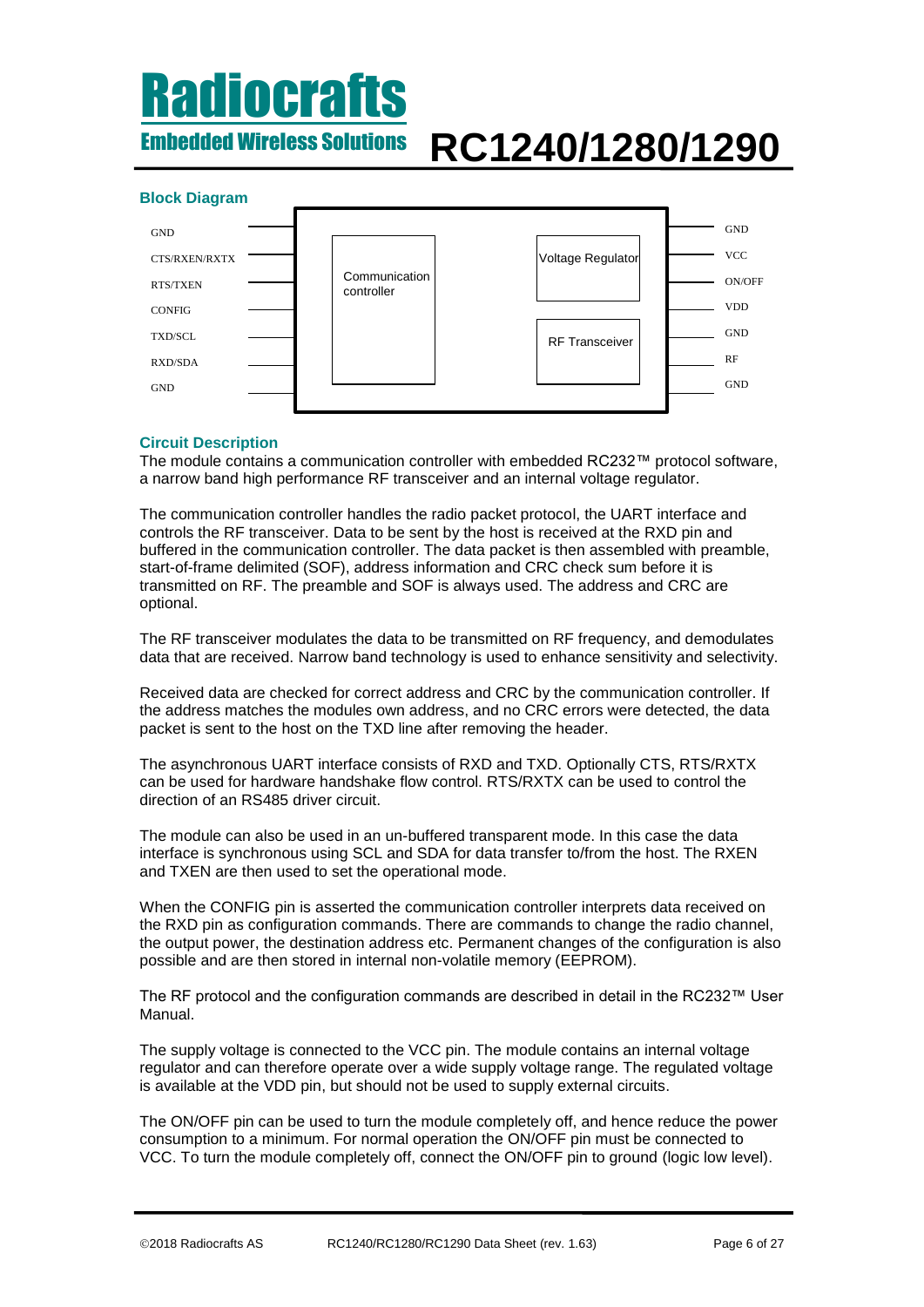#### Embedded Wireless Solutions **RC1240/1280/1290**

### **RC232™ Embedded Protocol**

The module offers a buffered packet radio as well as an un-buffered transparent mode in the RC232™ embedded protocol.

Using the buffered packet radio mode, all data to be sent is stored in the module before they are transmitted by the RF circuitry. Likewise, when data is received they are stored in the module before they are sent to the host. This allows the communication controller to add address information and to do error check of the data. In buffered mode the UART interface is used to communicate with the host.

If the application requires a transparent data link, the module can be configured to operate in an un-buffered mode. In this mode the module adds only a preamble and start-of-frame bytes to synchronize the receiver. No addressing or checksum is provided in this case. A synchronous interface is used to transfer data to/from the host. Note however, that the configuration of the module is done using the UART even if the un-buffered mode is used for data transfer.

The embedded protocol, configuration commands and configuration memory is described in the RC232™ User Manual. This protocol is used in a wide range of RF modules available from Radiocrafts. Please refer to the latest revision available on Radiocrafts web-site.

#### <span id="page-6-0"></span>**Power Management**

The module can be set in SLEEP mode or OFF mode in order to reduce the power consumption.

The low power SLEEP mode is entered by using the SLEEP command, see RC232™ User Manual, or by pulling both RXEN and TXEN low. In sleep mode the module will not receive or detect incoming data, neither from the host (UART port) nor from the RF transceiver. The module is awakened from the SLEEP mode by a positive edge on the CONFIG, RXEN or TXEN pins if the module was set in SLEEP mode using the 'Z' command. The module is awakened by a positive edge on the RXEN or TXEN pin if these two pins were used to enter SLEEP mode. CONFIG must be high when awakening the module to avoid setting the module directly in configuration mode.

Note: If UART handshake is used, the RXEN and TXEN pins can not be used to enter SLEEP mode. In this case, use the SLEEP command.

The ultra-low power OFF mode is entered by pulling the ON/OFF pin low. The module will then shut down completely. The module is turned on by setting the ON/OFF pin high (to VCC). After the module has been in OFF mode all operational parameters are set to the values stored in configuration memory.

The VDD output should not be used to supply external circuits, other than for pull-ups for RXEN, TXEN and CONFIG.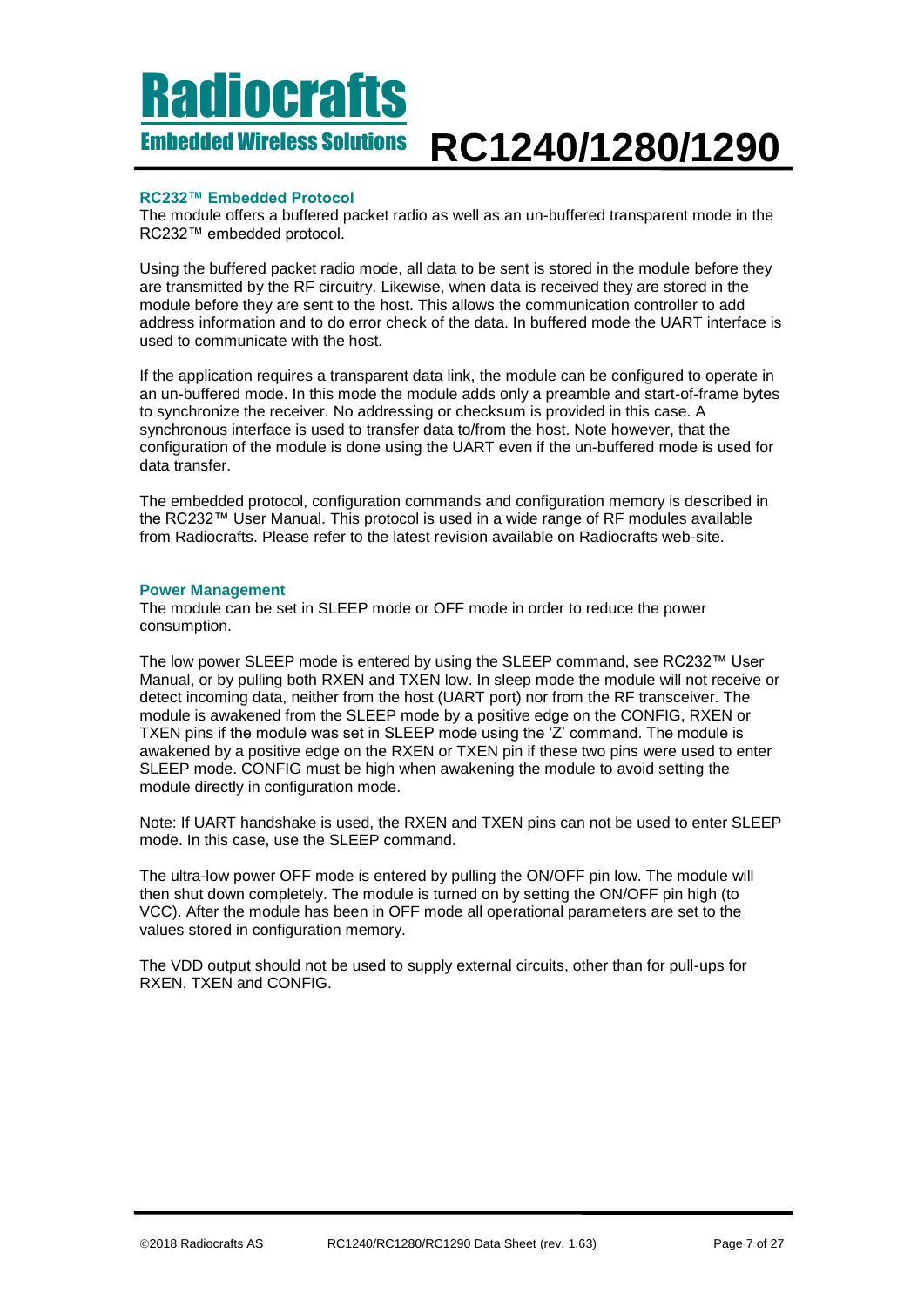#### **Power on Reset**

In order to ensure that the internal Power on Reset (POR) operates correctly, the maximum rise-time specification for VCC must be met (see Electrical Specifications). Longer VCC risetime or short supply voltage interrupts may cause improper operation that is not handled by the internal POR. For proper operation it is crucial to use an external control of the RESET pin as described below (see also Application Note AN001).

When turning the module OFF by setting ON/OFF low, or switching VCC off, great care should be taken to ensure proper power-on-reset (POR). I/O pins driving the module when the module is off can give a low residual voltage in the module that prevents trigging of the internal POR. Also in this case an external RESET signal is required to ensure proper startup.

The figures below shows suggested circuits for RESET control. The MCU can operate over the whole VCC operation range. But do note that the module TXD output operates at 2.7 V, and hence the host MCU must accept this lower voltage swing. If not, a voltage translator must be used, see section ['I/O pin Interfaces'](#page-10-0) page [11\)](#page-10-0).The suggested solutions are:

- Control the RESET pin by a separate I/O pin from the MCU using a 10 kOhm series resistor (RESET does not have any internal serial resistor, but a 100k pull-up to VDD). Set RESET low before ON/OFF is turned low, and keep low until ON/OFF is high again (VCC – 10%). This will ensure proper power-on reset (POR). See [Figure 1](#page-8-0) below.
- Control the RESET pin by the same I/O in used to control ON/FF. A 10 kOhm series resistor is used for the RESET pin to limit the input current from the 3 / 5V signal from the MCU. See [Figure 2](#page-8-1) below.
- Use an external POR and brown-out supervisory circuit. The circuit should be connected between VDD and GND, controlling RESET. This solution will force RESET low as long as VDD is below the threshold voltage. The RESET has an internal pull-up resistor to VDD, thus an open-drain output supervisory circuit can be used. A threshold voltage between 2.3 and 2.6 V is recommended. See [Figure 3.](#page-9-0) Supervisory circuits are suggested below.
- If the host system already has an external POR and brown-out supervisory circuit, this can also be used to control the module RESET. The supervisory circuit should be connected between VCC (or the MCU supply voltage if different) and GND, controlling RESET through a 10k resistor. This solution will force RESET low as long as VCC is below the threshold voltage. The RESET has an internal pull-up resistor to VDD, thus an open-drain output supervisory circuit can be used. A threshold voltage of 2.8 V or higher is recommended. See [Figure 4.](#page-9-1) Supervisory circuits are suggested below.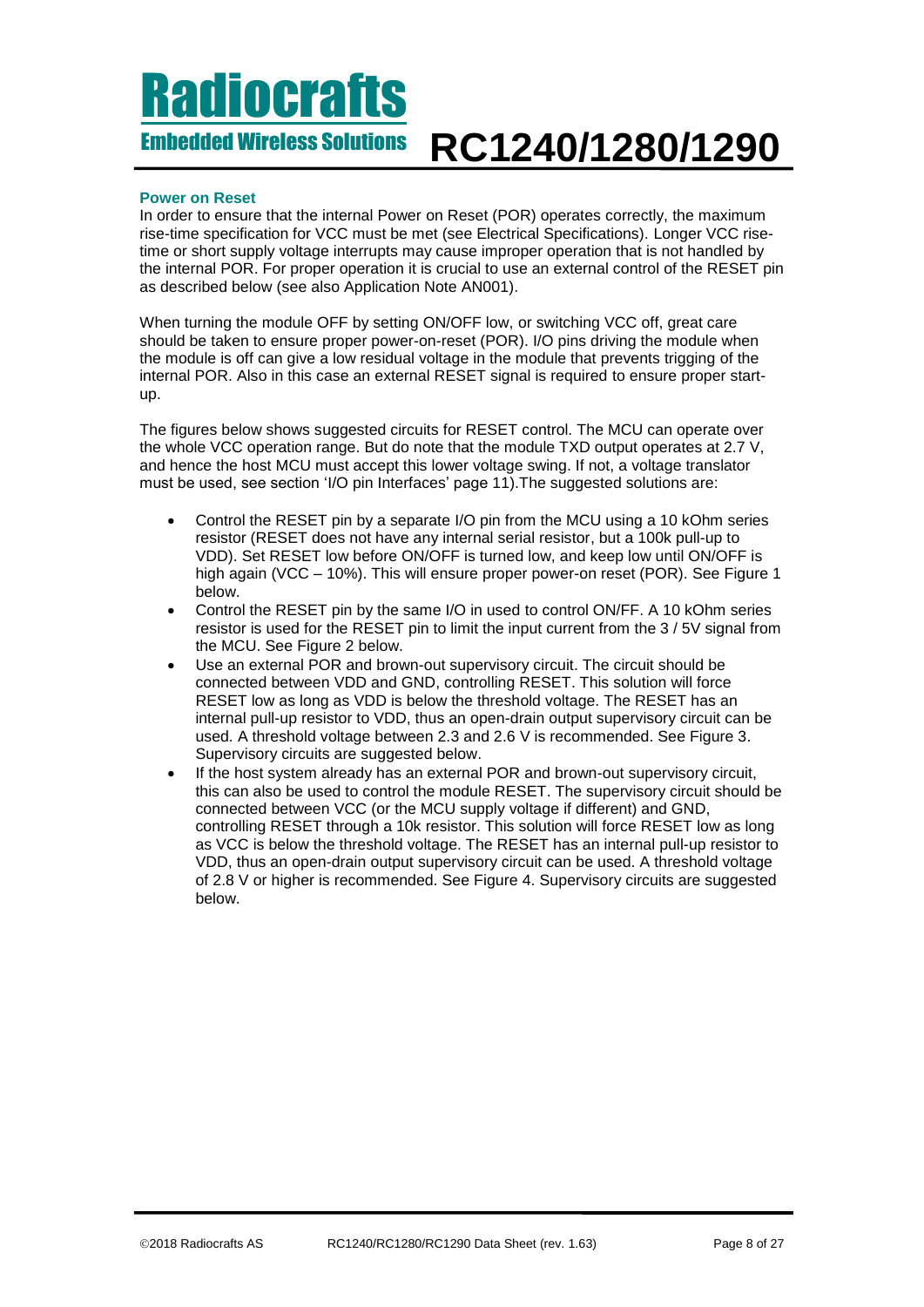

<span id="page-8-0"></span>**Figure 1. Reset circuit using host MCU**



<span id="page-8-1"></span>**Figure 2. Reset circuit controlling ON/OFF**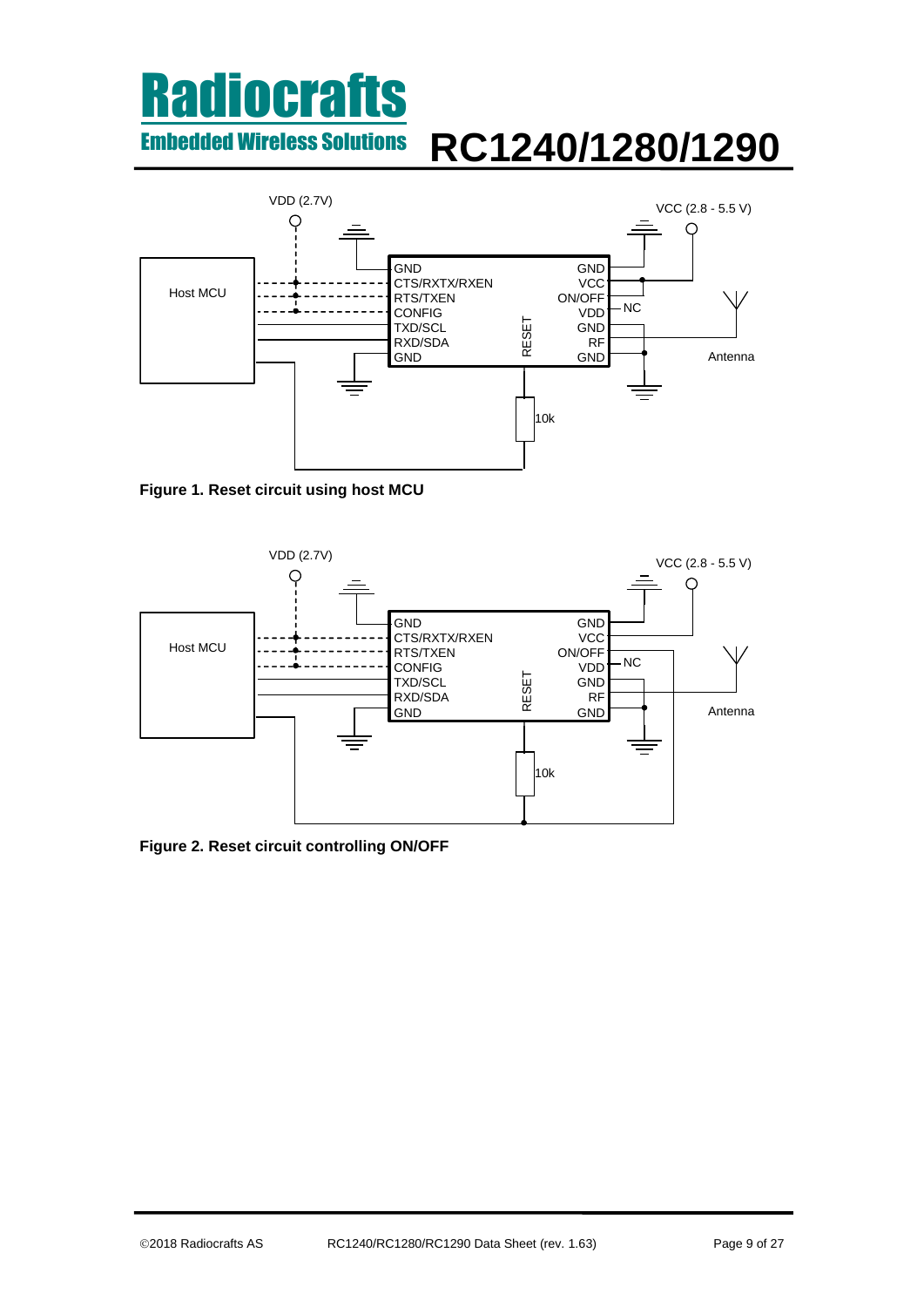

<span id="page-9-0"></span>



<span id="page-9-1"></span>**Figure 4. Reset circuit using supervisory circuit on VCC**

As a reference, potential suppliers of supervisory circuits are provided below. Radiocrafts does not endorse any specific vendor. In most cases, similar components from other suppliers will provide satisfactory performance. A threshold voltage of 2.3 – 2.6 V is recommended if the supervisory circuit is connected to VDD.

| <b>Manufactur</b><br>l er | <b>Model</b><br>number | <b>Delay</b><br>[ms] | <b>Nominal</b><br>trigger<br>volt. | <b>Max</b><br>trigger<br>volt. | <b>Output</b>                                        | Package            | <b>Distributor</b>  |
|---------------------------|------------------------|----------------------|------------------------------------|--------------------------------|------------------------------------------------------|--------------------|---------------------|
| Microchip                 | <b>MCP100-</b><br>270  | $150 -$<br>700       | 2.62                               | 2.70                           | Push-pull                                            | SOT-23/3<br>& TO92 | Future,<br>Digi-Key |
| Microchip                 | TC1275-<br>20ENB       | $100 -$<br>300       | 2.55                               | 2.64                           | Complementa<br>ry<br>100k pull<br>down for<br>RST=0V | SOT-23B/3          | Future,<br>Digi-Key |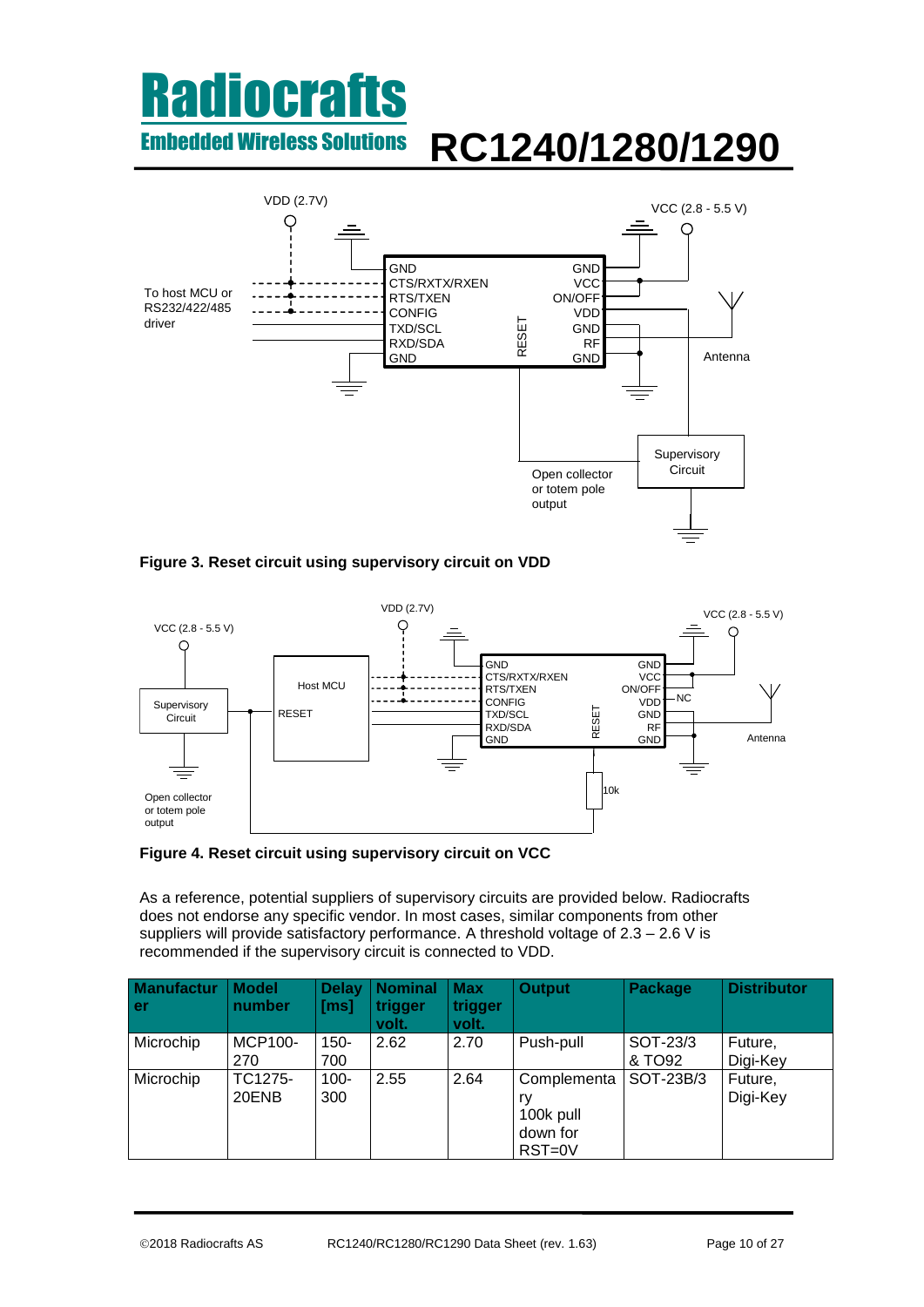### Embedded Wireless Solutions **RC1240/1280/1290**

| <b>Manufactur</b> | <b>Model</b> | Delay    | <b>Nominal</b> | <b>Max</b> | <b>Output</b>  | <b>Package</b> | <b>Distributor</b> |
|-------------------|--------------|----------|----------------|------------|----------------|----------------|--------------------|
| er                | number       | [ms]     | trigger        | trigger    |                |                |                    |
|                   |              |          | volt.          | volt.      |                |                |                    |
| Maxim             | MAX803R/     | $140 -$  | 2.63           | 2.70       | Open-drain/    | SOT-23/3       | Maxim direct       |
|                   | MAX809R      | 460      |                |            | push-pull      | SC-70/3        |                    |
| Maxim             | MAX6328      | $100 -$  | 2.50           | 2.562      | Open drain,    | SOT-23/3       | Maxim direct       |
|                   | <b>R25-T</b> | 280      |                |            | external pull- | SC-70/3        |                    |
|                   |              |          |                |            | up resistor    |                |                    |
| Analog            | ADM809       | $140 -$  | 2.32           | 2.38       | Push-pull      | SOT-23/3       | Arrow              |
| <b>Devices</b>    | Z            | 460      |                |            |                | SC-70/3        |                    |
| Texas             | TPS3800G     | $60 -$   | 2.5            | 2.55       | Push-pull      | SC-70/5        | Avnet,             |
| Instruments       | 27           | 140      |                |            |                |                | Digi-Key           |
| Texas             | TPS3809J     | $120 -$  | 2.25           | 2.30       | Push-pull      | SOT-23/3       | Avnet,             |
| Instruments       | 25           | 280      |                |            |                |                | Digi-Key           |
| Texas             | TPS3836J     | $5 - 15$ | 2.25           | 2.29       | Push-pull      | SOT-23/5       | Avnet,             |
| Instruments       | 25           |          |                |            |                |                | Digi-Key           |
| Sipex             | SP810EK-     | $100 -$  | 2.3            | 2.346      | Push-pull      | SOT-23/3       | Future,            |
|                   | $2 - 3$      | 1030     |                |            |                |                | <b>Newark</b>      |
| National          | LM3722E      | $100 -$  | 2.32           | 2.37       | Push-pull      | SOT-23/5       | Future             |
| Semiconduc        | M5-2.32      | 560      |                |            |                |                |                    |
| tor               |              |          |                |            |                |                |                    |

#### <span id="page-10-0"></span>**I/O pin Interfaces**

As noted in the Pin Description, RXEN (CTS/RXTX), TXEN (RTS) and CONFIG pins should have their pull-ups connected to VDD, not VCC. If RXEN is used as CTS (hardware handshake) or as RXTX (RS485) output, no pull-up is required and should be avoided as this reduces the voltage swing due to the internal resistor.

*Important note*: The RXEN (CTS/RXTX) and TXD (SCL) and SDA pins are logic signals with 0 – VDD voltage swing, where VDD is 2.7 V. When connecting these signals to external circuitry operating on supply voltage above 2.7 V, a level translator may be required. Single transistor buffers or integrated level translators can be used for this purpose. An example of such a level translator is SN74LVC1t45.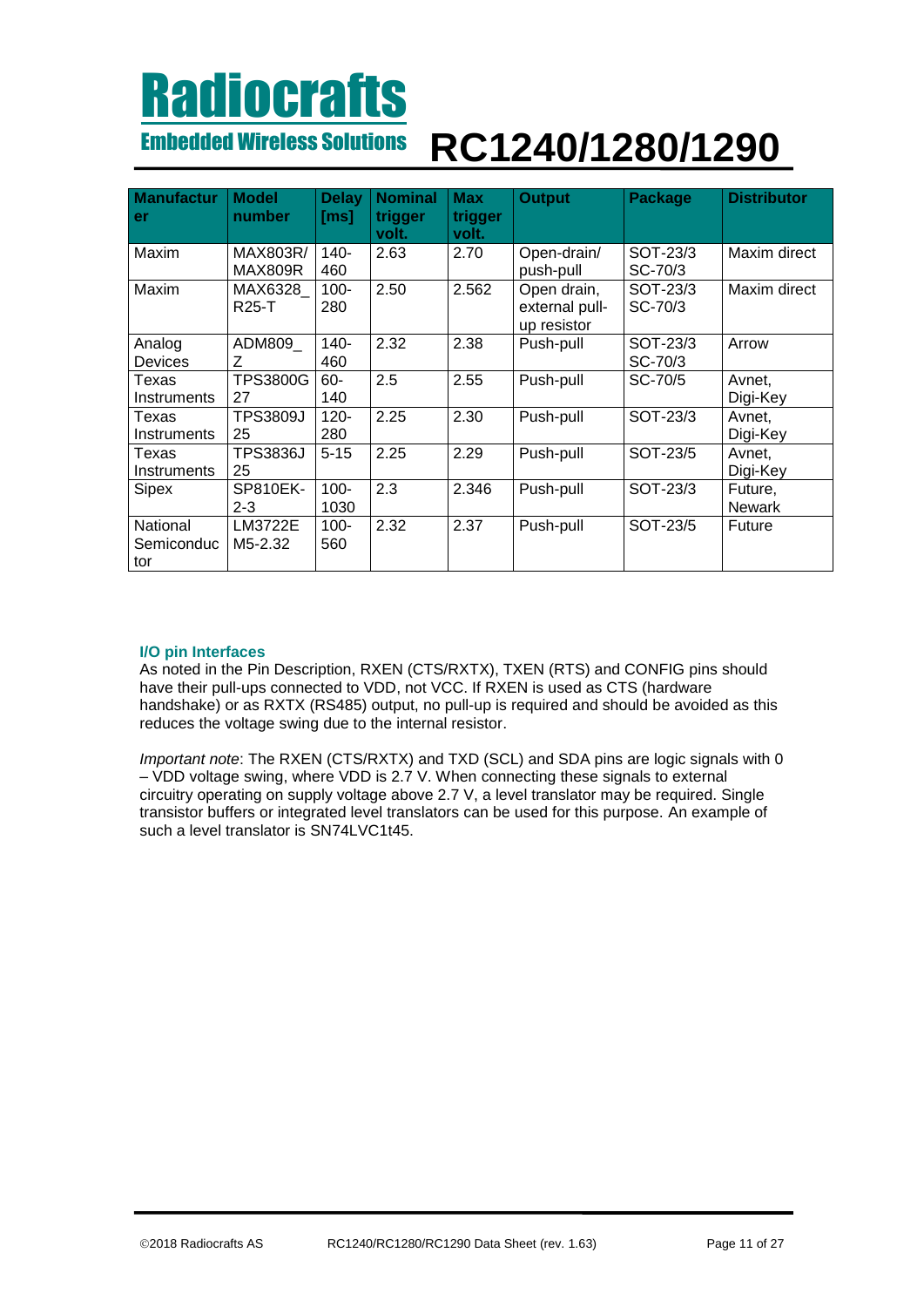### **Timing Information**

The figure and table below shows the timing information for the module when changing between different operating states.

The IDLE state is the normal state where the module search for preamble on the air and wait for a character to be received on the UART. RXD is the state when receiving characters from the host filling up the internal buffer. TX state is when the data is transmitted on the air. RX state is when data is received from the air after preamble detection. TXD is the state where the received data is sent to the host on the UART.

CONFIG is the state entered by asserting the CONFIG pin and used during parameter configuration, while MEMORY CONFIG is the sub-state entered by the 'M' command where the configuration memory is being programmed. Note the limitation on maximum number of write cycles using the 'M' command, see Electrical Specifications.

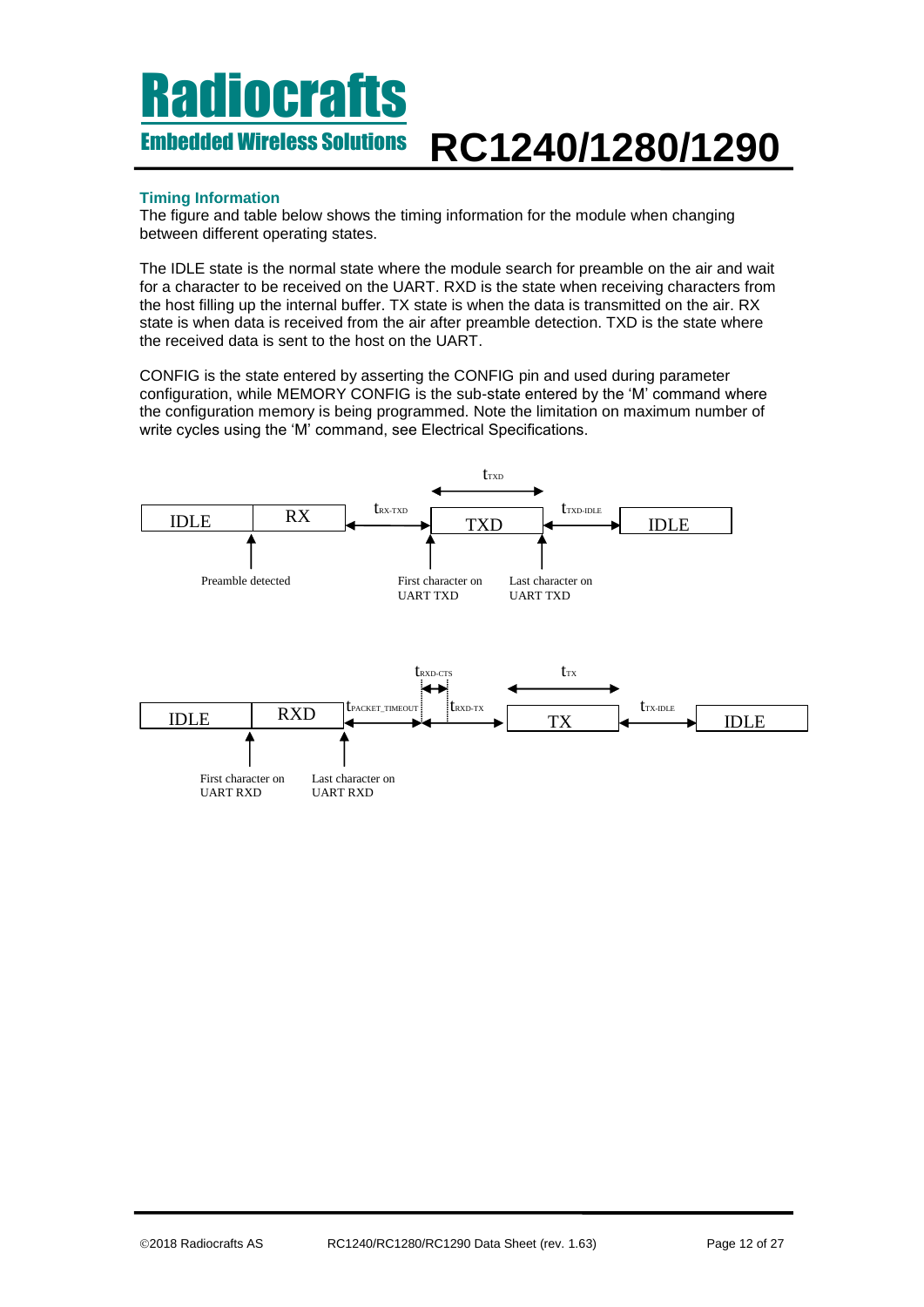### **Radiocrafts** Embedded Wireless Solutions

# **RC1240/1280/1290**

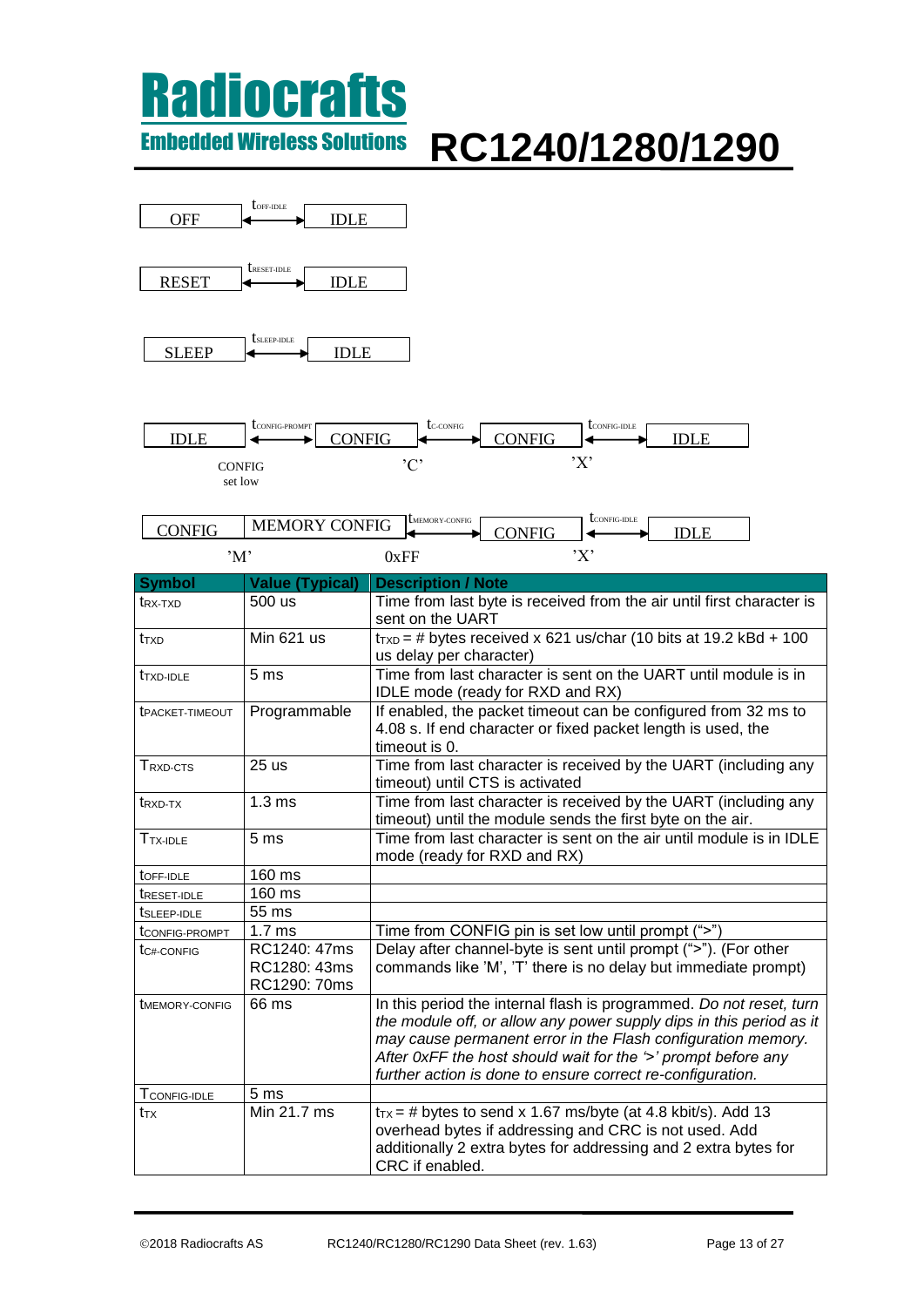Note also that in IDLE mode every 13.6 seconds the module recalibrates its internal UART clock reference in order to compensate for temperature drift. The recalibration takes approximately 5 ms. There is no recalibration in CONFIG mode, therefore the module should not be left in CONFIG mode for an extended time if the temperature is likely to change by more than +/- 5 degrees.

### **RF Frequency, Output Power Levels and Data Rates**

The following table shows the available RF channels and their corresponding frequencies, nominal output power levels and available data rates.

| <b>Model</b>  | <b>RF</b> channel                         | <b>Output power</b> | Data rate        |
|---------------|-------------------------------------------|---------------------|------------------|
| <b>RC1240</b> | $1 - 69:$                                 | 1: -14 dBm          | 4.8 kbit/s fixed |
|               |                                           | $2: -6$ dBm         |                  |
|               | f <sub>RF</sub> =433.0775+(N-1)*0.025 MHz | $3:0$ dBm           |                  |
|               | where N is the channel number             | 4: 5 dBm            |                  |
|               |                                           | $5:8$ dBm           |                  |
|               | Factory setting: 54: 434.4025 MHz         |                     |                  |
| <b>RC1280</b> | $1 - 80:$                                 | 1: $-15$ dBm        | 4.8 kbit/s fixed |
|               |                                           | $2: -10$ dBm        |                  |
|               | $f_{RF} = 868.0125 + (N-1)*0.025$ MHz     | $3: -5$ dBm         |                  |
|               | where N is the channel number             | $4:0$ dBm           |                  |
|               |                                           | $5:3$ dBm           |                  |
|               | Factory setting: 41: 869.0125 MHz         |                     |                  |
| <b>RC1290</b> | $1 - 51$ :                                | $1: -15$ dBm        | 1:NA             |
|               |                                           | $2: -10$ dBm        | 2:NA             |
|               | fRF=902.5+(N-1)*0.5 MHz                   | $3: -5$ dBm         | $3: 4.8$ kbit/s  |
|               | where N is the channel number             | $4: -1$ dBm         | $4:9.6$ kbit/s   |
|               | (except channel 47: 925.6 MHz)            | $5:2$ dBm           | 5: 19.2 kbit/s   |
|               |                                           |                     |                  |
|               | Factory setting: 26: 915.0000 MHz         |                     |                  |

RF channel and output power level can be set using the configuration commands 'C' and 'P' respectively. The data rate can *only* be changed in configuration memory by using the 'M' command setting RF\_DATA\_RATE. The *default* RF channel and output power level can be set in the configuration memory by using the 'M' command setting RF\_CHANNEL and RF\_POWER. The default values are used after power ON and RESET. The default factory settings are shown in **bold** in the table above.

For more details on changing the RF channel, output power or data rate, refer to the RC232™ User Manual describing the configuration commands.

The use of RF frequencies and maximum allowed RF power is limited by national regulations. The RC1240 and RC1280 are complying with the applicable directives within the European Union. The RC1290 is certified FCC/IC for use in the US and Canada. For more information see section *[Regulatory Compliance Information](#page-21-0)* page [22.](#page-21-0)

### **External PA and LNA control**

Pin 23 and 24 can be used to control an external Power Amplifier (PA), external Low Noise Amplifier (LNA) and Transmit/Receive (T/R) switch. The control signals are active high logic level (VDD) digital outputs. The PA\_EN signal is active while the internal PA is on, while LNA EN is active when the internal LNA is on. The PA is on during transmit mode, the LNA is on during receive mode and idle mode.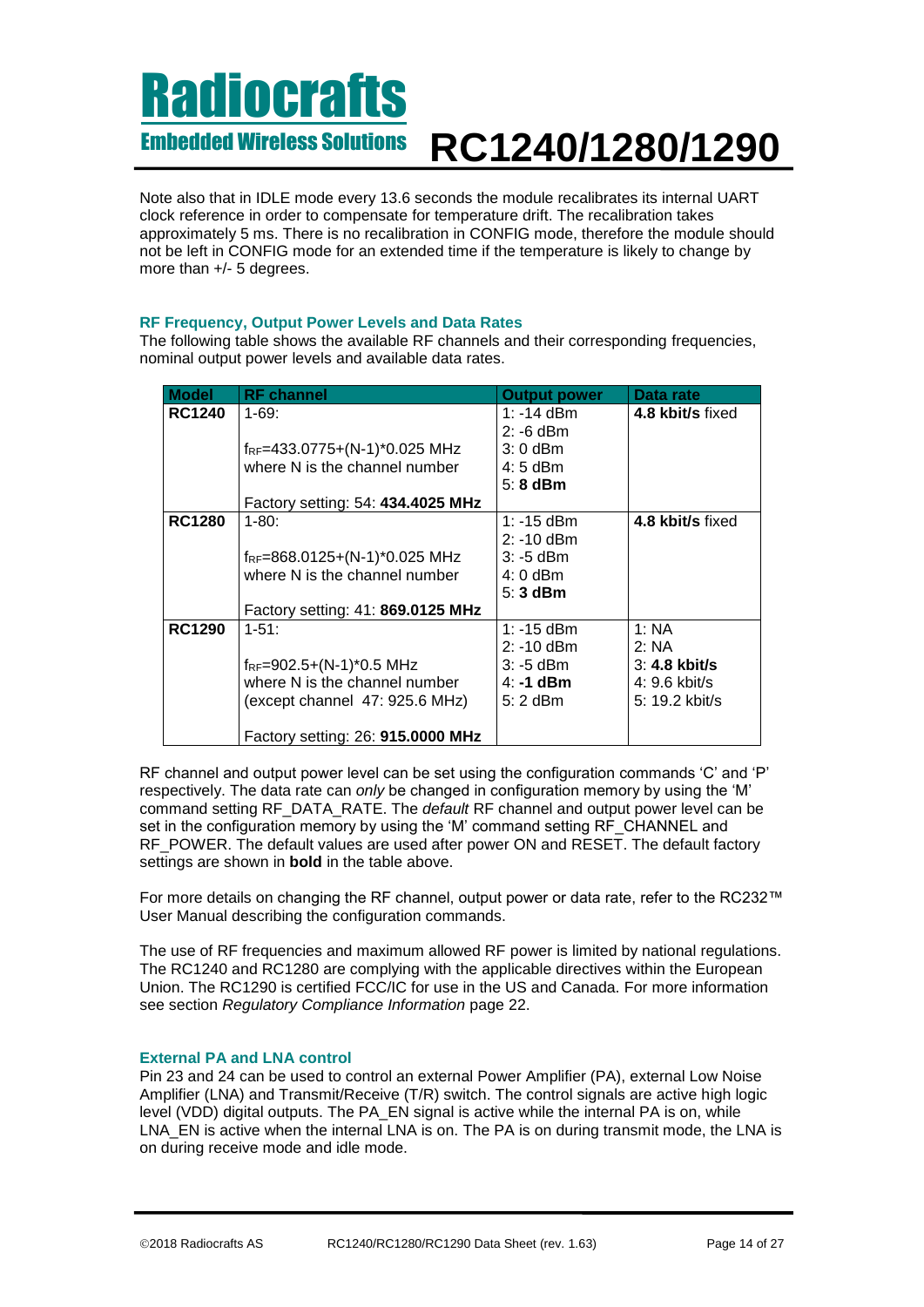### **RSSI Reading**

The module provide a digital Received Signal Strength Indicator (RSSI) through the 'S' command. The module returns an 8 bit character (one byte) indicating the current input signal strength (followed immediately by a second character which is the prompt ('>')). The signal strength can be used as an indication of fading margin, or as a carrier sense signal to avoid collisions.

Do note that if the signal strength for an incoming packet is to be measured, the 'S' command must be performed while the packet is being received. To simplify the test of a link, and avoid timing problems, the transmitter can be set to continuous transmission using the '2' test command, while the receiver use the 'S' command to read the signal strength.

The RSSI value increases with increased input signal strength. Input signal strength is given by (typ.):

P = 1.5 x RSSI – 144 [dBm] for RC1240 P = 1.5 x RSSI – 137 [dBm] for RC1280 P = 1.5 x RSSI – 138 [dBm] for RC1290

Typical RSSI value as a function of input signal strength is shown in the figure below.

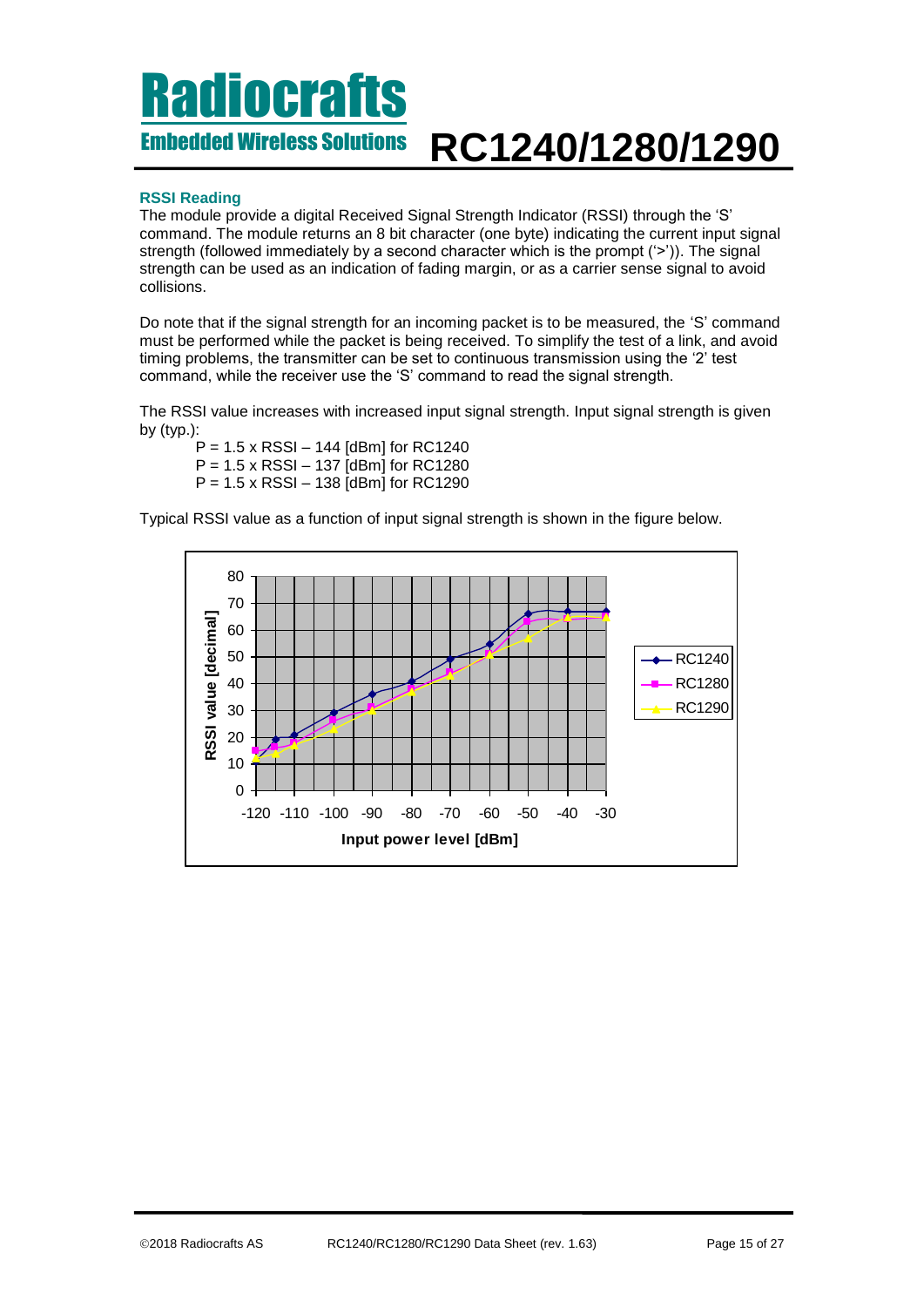### **Antenna Connection**

The antenna should be connected to the RF pin. The RF pin is matched to 50 Ohm. If the antenna connector is placed away from the module at the motherboard, the track between the RF pin and the connector should be a 50 Ohm transmission line.

On a two layer board made of FR4 the width of a microstrip transmission line should be 1.8 times the thickness of the board, assuming a dielectric constant of 4.8. The line should be run at the top of the board, and the bottom side should be a ground plane.

Example: For a 1.6 mm thick FR4 board, the width of the trace on the top side should be 1.8 x  $1.6$  mm =  $2.88$  mm.

The simplest antenna to use is the quarter wave whip antenna. A quarter wave whip antenna above a ground plane yields 37 Ohm impedance and a matching circuit for 50 Ohm are usually not required.

A PCB antenna can be made as a copper track where the ground plane is removed on the back side. The rest of the PCB board should have a ground plane as large as possible, preferably as large as the antenna itself, to make it act as a counterweight to the antenna. If the track is shorter than a quarter of a wavelength, the antenna should be matched to 50 ohms.

The lengths of a quarter wave antenna for different operational frequencies are given in the table below.

| <b>Frequency</b><br>[MHz] | Length<br>[cm] |
|---------------------------|----------------|
| 433                       | 16.4           |
| 868                       | 8.2            |
| 915                       | 7 8            |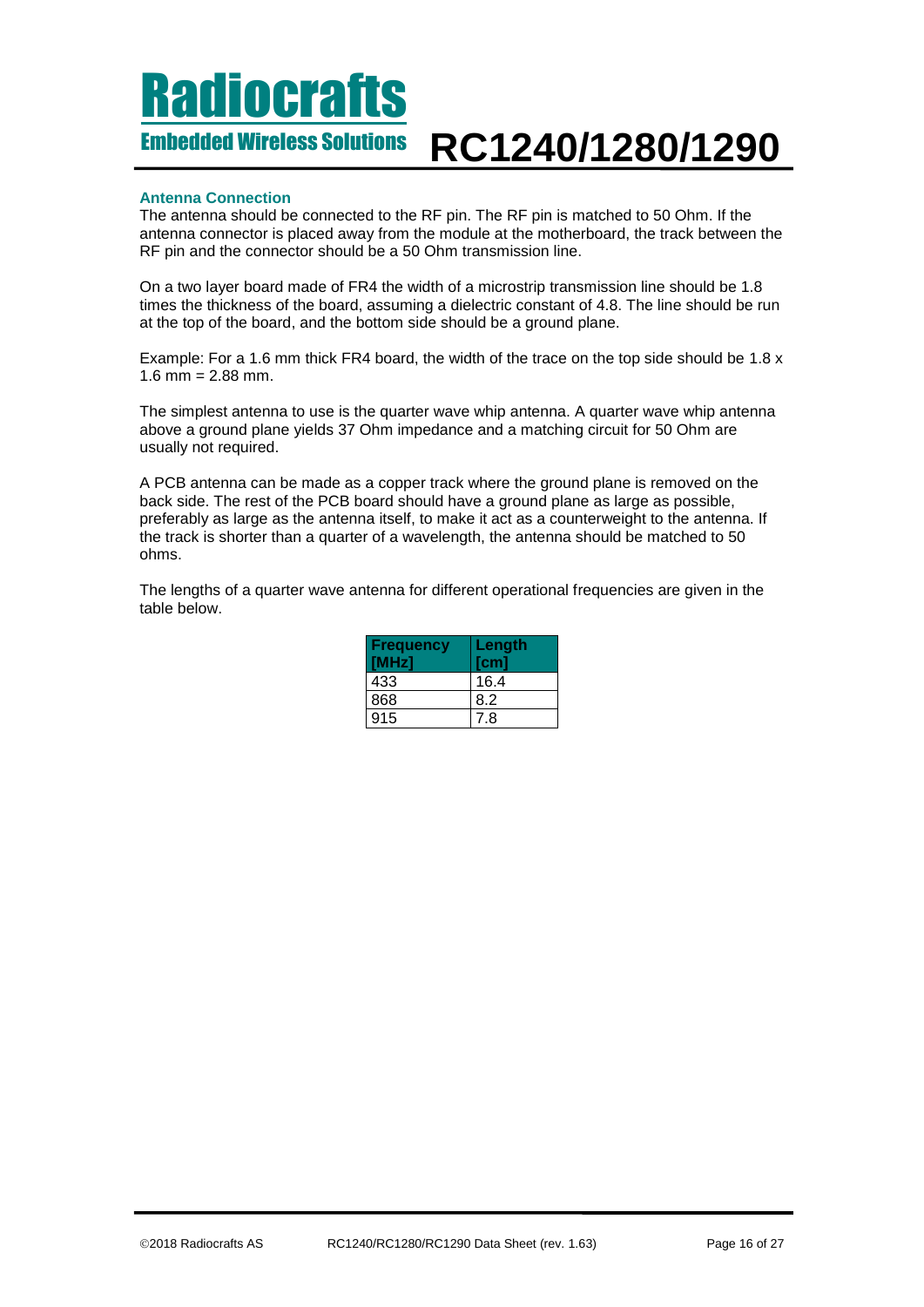### **PCB Layout Recommendations**

The recommended layout pads for the module are shown in the figure below. All dimensions are in thousands of an inch (mil). The circle in upper left corner is an orientation mark only, and should not be a part of the copper pattern.



A PCB with two or more layers and with a solid ground plane in one of the inner- or bottom layer(s) is recommended. All GND-pins of the module shall be connected to this ground plane with vias with shortest possible routing, one via per GND-pin.

On the back side of the module there are several test pads. These test pads shall not be connected, and the area underneath the module should be covered with solder resist. If any routing or vias is required under the module, the routing and vias must be covered with solder resist to prevent short circuiting of the test pads. It is recommended that vias are tented.

Reserved pins should be soldered to the pads but the pads must be left floating.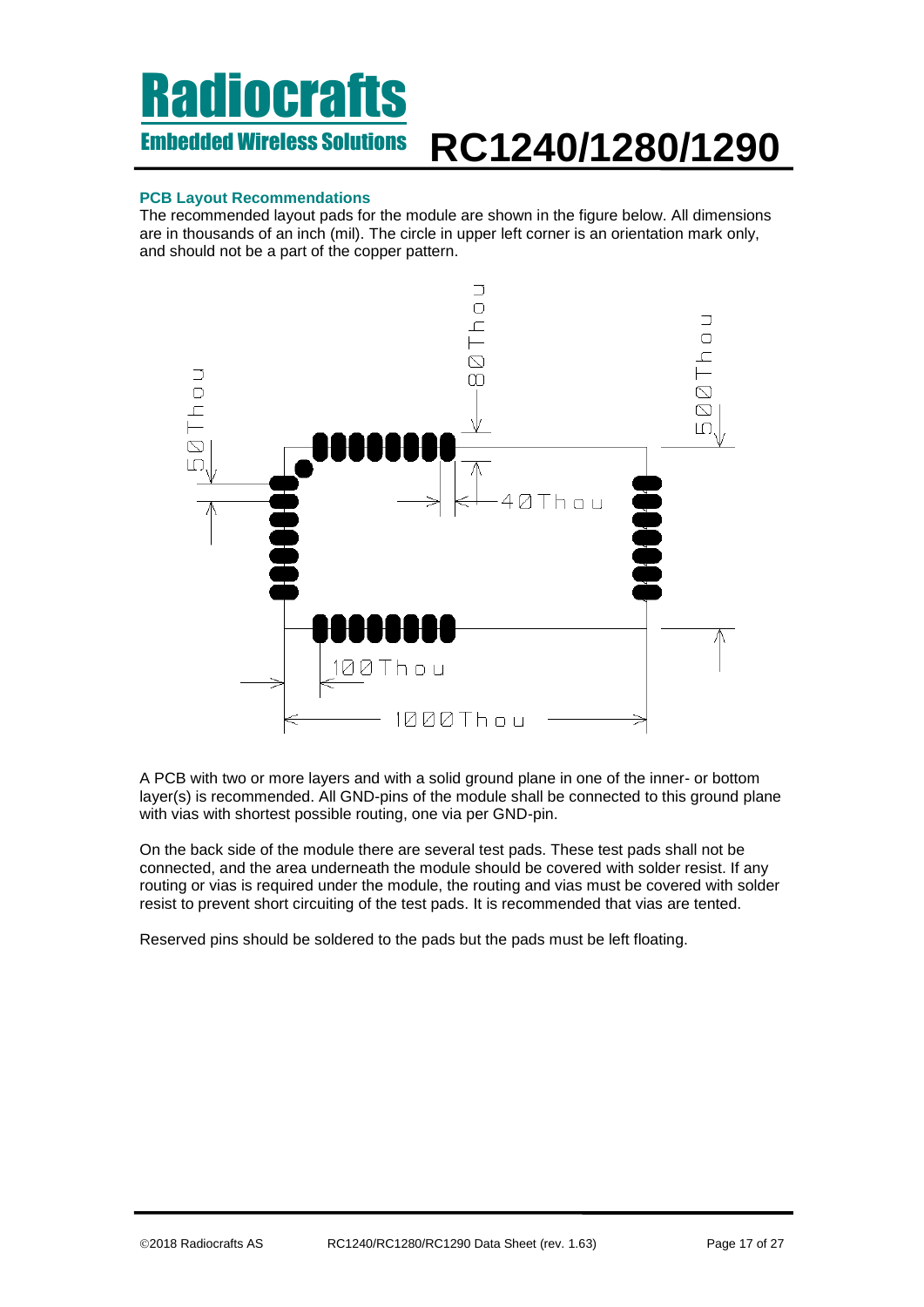## **liocrafts** Embedded Wireless Solutions

# **RC1240/1280/1290**

### **Mechanical Drawing**



The module size is 12.7 x 25.4 x 3.7 mm.



### **Carrier Tape and Reel Specification**

Carrier tape and reel is in accordance with EIA Specification 481.

|       | Tape width   Component   Hole pitch<br><b>pitch</b> |      | l Reel<br>diameter | Units per<br><b>reel</b> |
|-------|-----------------------------------------------------|------|--------------------|--------------------------|
| 44 mm | $16 \text{ mm}$                                     | 4 mm | 13"                | Max 1000                 |

### **Soldering Profile Recommendation**

JEDEC standard IPC/JEDEC J-STD-020D.1 (page 7 and 8), Pb-Free Assembly is recommended.

The standard requires that the heat dissipated in the "surroundings" on the PCB is taken into account. The peak temperature should be adjusted so that it is within the window specified in the standard for the actual motherboard.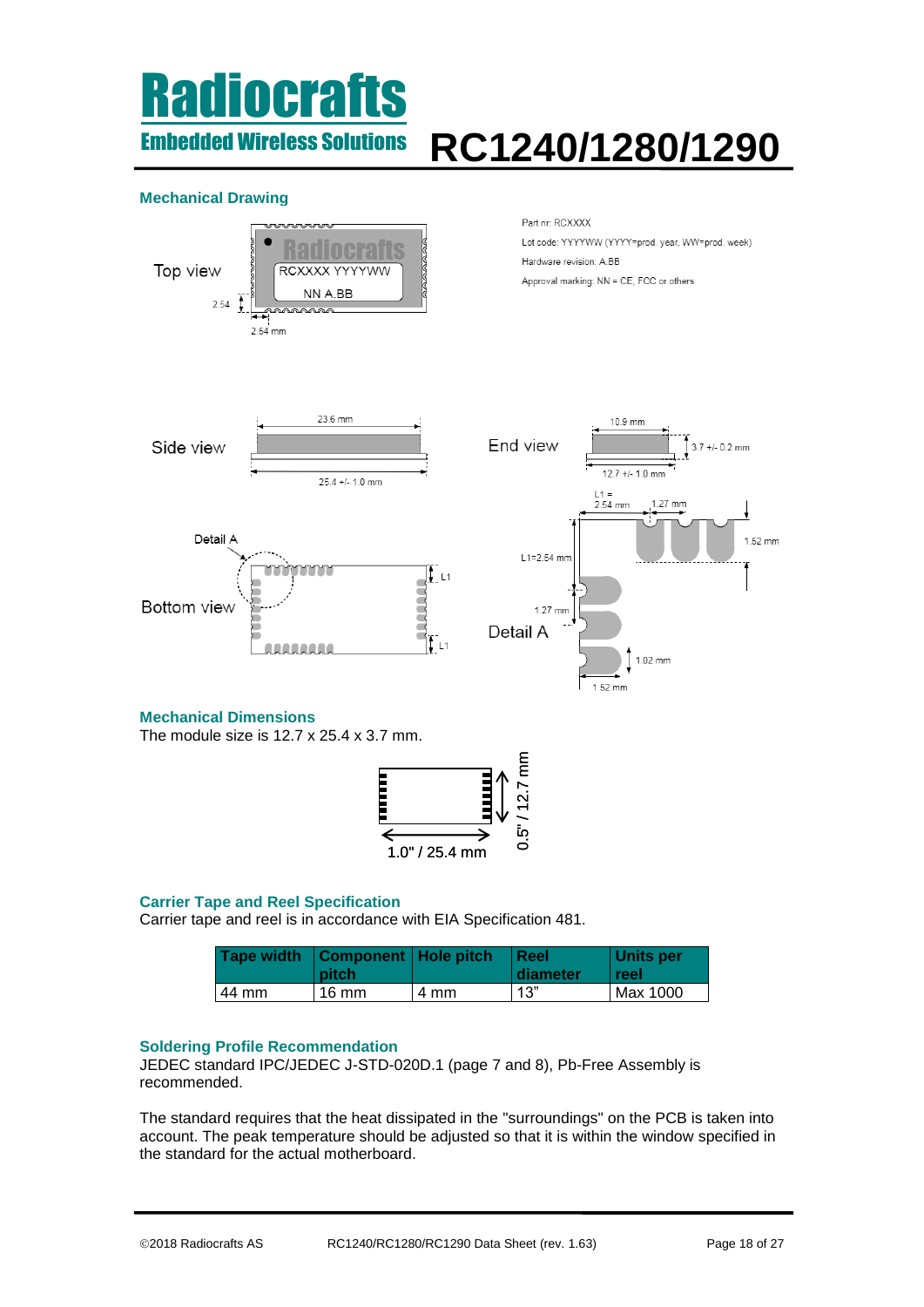Aperture for paste stencil is normally areal-reduced by 20-35%, please consult your production facility for best experience aperture reduction. Nominal stencil thickness of 0.1- 0.12 mm recommended.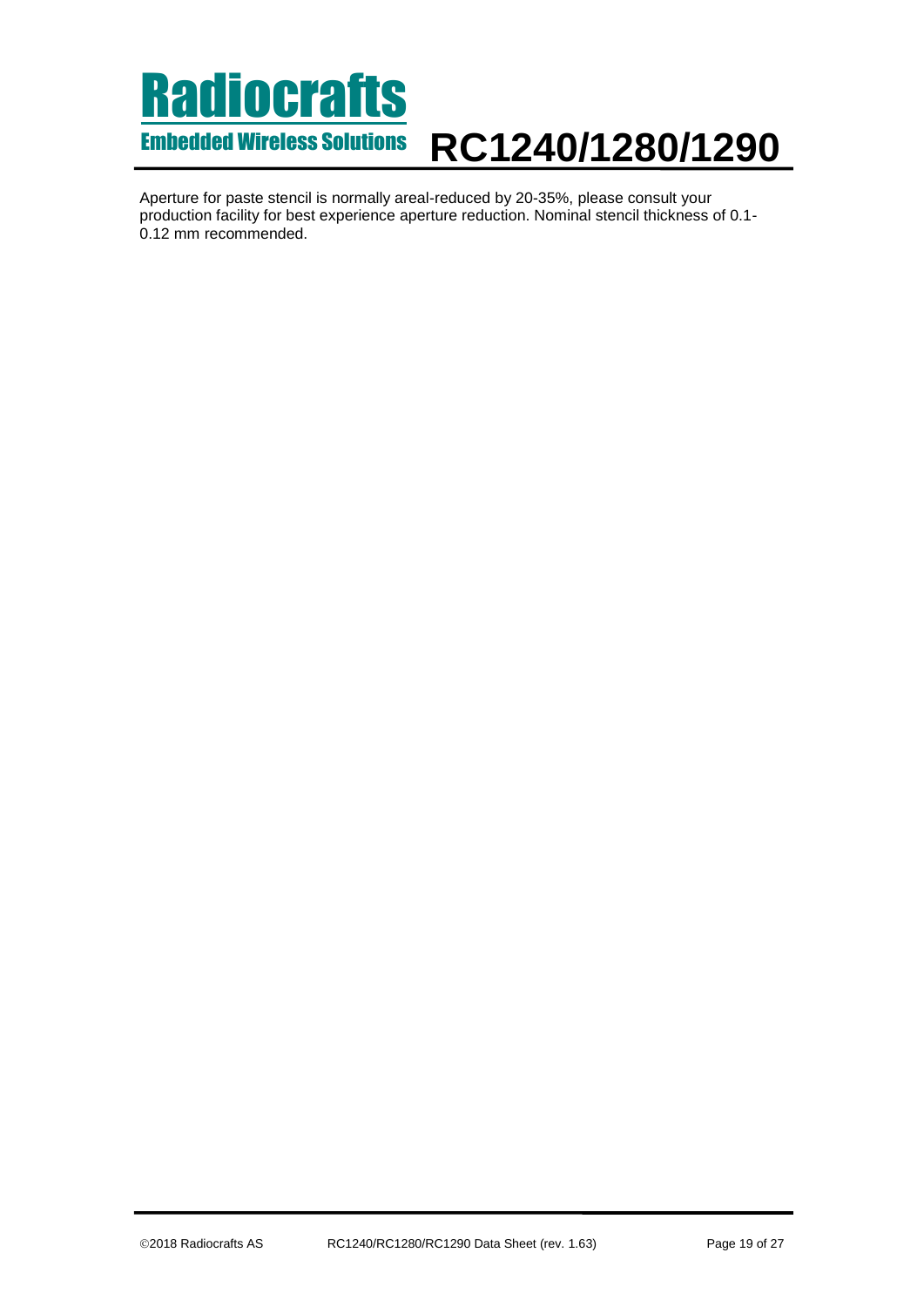### **Absolute Maximum Ratings**

| Parameter             | Min    | Max | Unit         |
|-----------------------|--------|-----|--------------|
| Supply voltage, VCC   | $-0.3$ | 5.5 |              |
| Voltage on any pin    | $-0.3$ | 5.5 |              |
| Input RF level        |        | 10  | dBm          |
| Storage temperature   | -50    | 150 | $^{\circ}$ C |
| Operating temperature | $-20$  | 55  | ∘∩           |



 *Caution ! ESD sensitive device. Precaution should be used when handling the device in order to prevent permanent damage.*

Under no circumstances the absolute maximum ratings given above should be violated. Stress exceeding one or more of the limiting values may cause permanent damage to the device.

### <span id="page-19-0"></span>**Electrical Specifications**

T=25°C, VCC = 3.0V if nothing else stated.

| $1 - 20$ O, $\sqrt{0}$ $- 0.0$ $\sqrt{0}$ in Holding Clab stated.<br>Parameter | <b>Min</b> | Typ.            | <b>Max</b> | Unit            | <b>Condition / Note</b>        |
|--------------------------------------------------------------------------------|------------|-----------------|------------|-----------------|--------------------------------|
| Operating frequency                                                            |            |                 |            |                 |                                |
|                                                                                |            |                 |            |                 |                                |
| RC1240                                                                         | 433.050    |                 | 434.790    | <b>MHz</b>      |                                |
| RC1280                                                                         | 868.0      |                 | 870.0      |                 |                                |
| RC1290                                                                         | 902        |                 | 928        |                 |                                |
|                                                                                |            |                 |            |                 |                                |
| Number of channels                                                             |            |                 |            |                 |                                |
| RC1240                                                                         |            | 69              |            |                 |                                |
| RC1280                                                                         |            | 80              |            |                 |                                |
|                                                                                |            |                 |            |                 |                                |
| RC1290                                                                         |            | 51              |            |                 |                                |
|                                                                                |            |                 |            |                 |                                |
| Channel spacing                                                                |            | 25              |            | kHz             |                                |
|                                                                                |            |                 |            |                 |                                |
| Input/output impedance                                                         |            | $\overline{50}$ |            | Ohm             |                                |
|                                                                                |            |                 |            |                 |                                |
| Data rate                                                                      |            | 4.8             | $19.2*$    | kbit/s          | *RC1290 only                   |
|                                                                                |            |                 |            |                 |                                |
|                                                                                |            |                 |            |                 |                                |
| Frequency stability                                                            |            |                 | $+/-2.5$   | ppm             |                                |
|                                                                                |            |                 |            |                 |                                |
| Transmit power                                                                 |            |                 |            |                 | Typical values are for default |
| RC1240                                                                         | $-20$      | 8               | 8.5        | dB <sub>m</sub> | settings                       |
| RC1280                                                                         | $-20$      | $\overline{7}$  | 8          |                 |                                |
|                                                                                |            | $-4$            | $-3$       |                 |                                |
| RC1290                                                                         | $-20$      |                 |            |                 |                                |
|                                                                                |            |                 |            |                 |                                |
| <b>FSK</b> deviation                                                           |            | $+/- 2.4$       | $+/- 9.6*$ | kHz             | *RC1290 only                   |
|                                                                                |            |                 |            |                 |                                |
| Adjacent channel power                                                         |            | $-55$           | $-45$      | dBc             |                                |
|                                                                                |            |                 |            |                 |                                |
| Occupied bandwidth                                                             |            | 14              | 16         | kHz             | 99.5%                          |
|                                                                                |            |                 |            |                 |                                |
|                                                                                |            |                 |            |                 |                                |
| Spurious emission, TX                                                          |            |                 |            |                 |                                |
| RC1240/RC1280                                                                  |            |                 |            |                 |                                |
| < 1 GHz                                                                        |            |                 | $-37$      | dBm             |                                |
| $\triangleright$ 1 GHz                                                         |            |                 | $-30$      |                 |                                |
| RC1290                                                                         |            |                 |            |                 |                                |
| < 960 MHz                                                                      |            |                 | $-49$      |                 |                                |
| 960 MHz<br>➤                                                                   |            |                 | $-41$      |                 |                                |
|                                                                                |            |                 |            |                 |                                |
|                                                                                |            |                 |            |                 |                                |
| Sensitivity                                                                    |            |                 |            |                 |                                |
| RC1240                                                                         |            | $-115$          |            | dB <sub>m</sub> |                                |
| RC1280                                                                         |            | $-110$          |            |                 |                                |
| RC1290, 4.8 kbit/s                                                             |            | $-110$          |            |                 |                                |
| RC1290, 9.6 kbit/s                                                             |            | $-108$          |            |                 |                                |
| RC1290, 19.2 kbit/s                                                            |            | $-106$          |            |                 |                                |
|                                                                                |            |                 |            |                 |                                |
|                                                                                |            |                 |            |                 |                                |
| Adjacent channel rejection                                                     |            | 30              |            | dB              |                                |
|                                                                                |            |                 |            |                 |                                |
| Alternate channel selectivity                                                  |            | 40              |            | $\overline{dB}$ |                                |
|                                                                                |            |                 |            |                 |                                |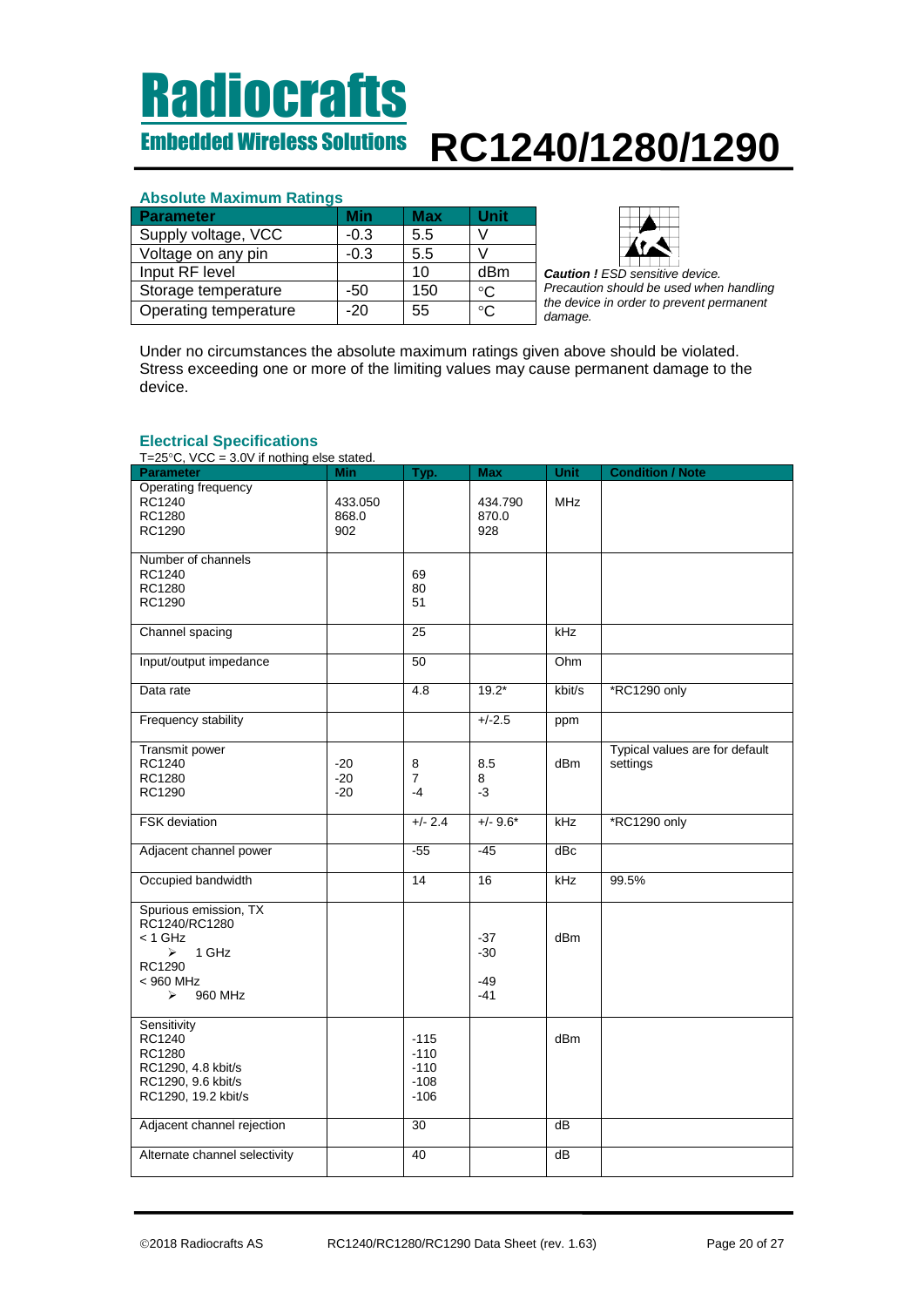### Embedded Wireless Solutions **RC1240/1280/1290**

| <b>Parameter</b>                                                                                                                    | Min                  | Typ.                 | <b>Max</b>               | Unit            | <b>Condition / Note</b>                                                                                                                                   |
|-------------------------------------------------------------------------------------------------------------------------------------|----------------------|----------------------|--------------------------|-----------------|-----------------------------------------------------------------------------------------------------------------------------------------------------------|
| Image channel rejection                                                                                                             |                      | 40                   |                          | dB              |                                                                                                                                                           |
|                                                                                                                                     |                      |                      |                          |                 |                                                                                                                                                           |
| Blocking / Interferer rejection /<br>desensitization<br>$+/- 1$ MHz<br>$+/- 2$ MHz<br>+/- 5 MHz<br>+/- 10 MHz                       | 40<br>40<br>50<br>60 | 60<br>60<br>70<br>75 |                          | dB              | Wanted signal 3 dB above<br>sensitivity level, CW interferer.<br>Minimum numbers corresponds<br>to class 2 receiver<br>requirements in EN300220.          |
| Saturation                                                                                                                          |                      | 10                   |                          | dBm             |                                                                                                                                                           |
| Input IP3                                                                                                                           |                      | $-18$                |                          | dBm             |                                                                                                                                                           |
| Spurious emission, RX<br>RC1240/RC1280<br>RC1290                                                                                    |                      |                      | -57<br>$-49$             | dB <sub>m</sub> |                                                                                                                                                           |
| Supply voltage                                                                                                                      | 2.8                  |                      | 5.5                      | $\vee$          |                                                                                                                                                           |
| Supply voltage rise time                                                                                                            |                      |                      | 150                      | <b>us</b>       | If appropriate rise time can not<br>be quaranteed, the RESET pin<br>should be activated after<br>supply voltage is stable.                                |
| Current consumption, RX/IDLE<br>RC1240<br>RC1280<br>RC1290                                                                          |                      | 20.2<br>20.7<br>20.7 |                          | mA              | Apply over entire supply<br>voltage range                                                                                                                 |
| Current consumption, TX<br>RC1240, 6 dBm<br>RC1280, 3 dBm<br>RC1290, -1 dBm                                                         |                      | 26<br>28<br>22.9     |                          | mA              | Apply over entire supply<br>voltage range                                                                                                                 |
| Current consumption, SLEEP                                                                                                          |                      | 0.9                  | 1.5                      | mA              | Max value in bold apply over<br>the entire temperature and<br>supply voltage range                                                                        |
| Current consumption, OFF                                                                                                            |                      | 0.003                | 1.5                      | μA              | Max value in bold apply over<br>the entire temperature and<br>supply voltage range                                                                        |
| Digital I/O<br>Input logic level, low<br>Input logic level, high<br>Output logic level, low (1µA)<br>Output logic level, high(-1µA) | 1.7<br>0<br>2.6      |                      | 0.7<br>5.5<br>0.1<br>2.7 | V               | RXEN, TXEN, CONFIG, TXD<br>and RXD have internal 100 $k\Omega$<br>series resistors. No internal<br>pull-ups. Outputs should not be<br>loaded resistively. |
| RESET pin<br>Input logic level, low<br>Input logic level, high                                                                      | 1.7                  |                      | 0.7<br>2.7               | V               | Internal 100 k $\Omega$ pull-up resistor<br>to VDD                                                                                                        |
| ON/OFF pin<br>Input logic level, low<br>Input logic level, high                                                                     | 1.4                  |                      | 0.4<br><b>VCC</b>        | V               | No internal pull-up resistor                                                                                                                              |
| <b>UART Baud Rate tolerance</b>                                                                                                     |                      | $+/- 2$              |                          | %               | <b>UART</b> receiver and transmitter                                                                                                                      |
| Configuration memory write<br>cycles                                                                                                | 10 000               | 100 000              |                          |                 | *The guaranteed number of<br>write cycles using the 'M'<br>command is limited                                                                             |

\* Write to configuration memory using the 'M' command on a strictly need-to-do basis only, not at every power-ON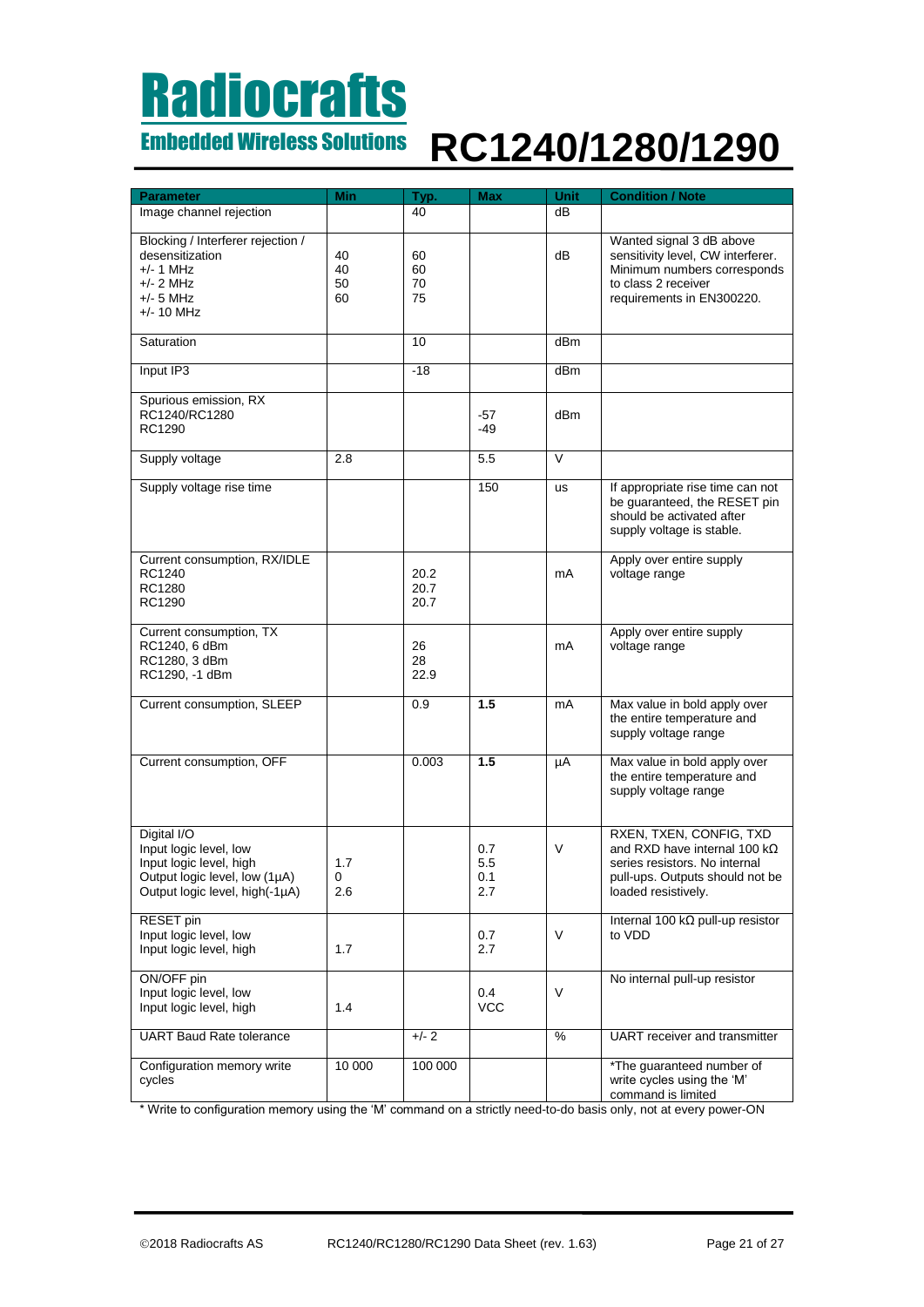### <span id="page-21-0"></span>**Regulatory Compliance Information ETSI**

The use of RF frequencies and maximum allowed RF power is limited by national regulations. The RC1240 and RC1280 have been designed to comply with the RED directive 2014/53/EU.

According to RED directives, it is the responsibility of Radiocrafts' customers (i.e. RC12x0 end user) to check that the host product (i.e. final product) is compliant with RED essential requirements. The use of a CE marked radio module can avoid re-certification of the final product, provided that the end user respects the recommendations established by Radiocrafts. A Declaration of Conformity is available from Radiocrafts on request.

The relevant regulations are subject to change. Radiocrafts AS do not take responsibility for the validity and accuracy of the understanding of the regulations referred above. Radiocrafts only guarantee that this product meets the specifications in this document. Radiocrafts is exempt from any responsibilities related to regulatory compliance.

### **FCC/IC compliance (US, Canada)**

The RC1290 device complies with Part 15 of the FCC Rules and Industry Canada (IC) RSS 210 issue 8.

| <b>Part number</b> | <b>FCC ID</b>    | <b>ICID</b>     |
|--------------------|------------------|-----------------|
| RC1290             | <b>Y2NRC1290</b> | IC 9402A-RC1290 |

Operation is subject to the following two conditions: (1) this device may not cause harmful interference, and (2) this device must accept any interference received, including interference that may cause undesired operation.

*Son fonctionnement est soumis aux deux conditions : (1) cet appareil ne doit pas créer d'interférences nuisibles et (2) cet appareil doit accepter toute interférence reçue, y compris les interférences qui peuvent en perturber le fonctionnement.*

Changes or modifications to the equipment not expressly approved by the party responsible for compliance could void the user's authority to operate the equipment.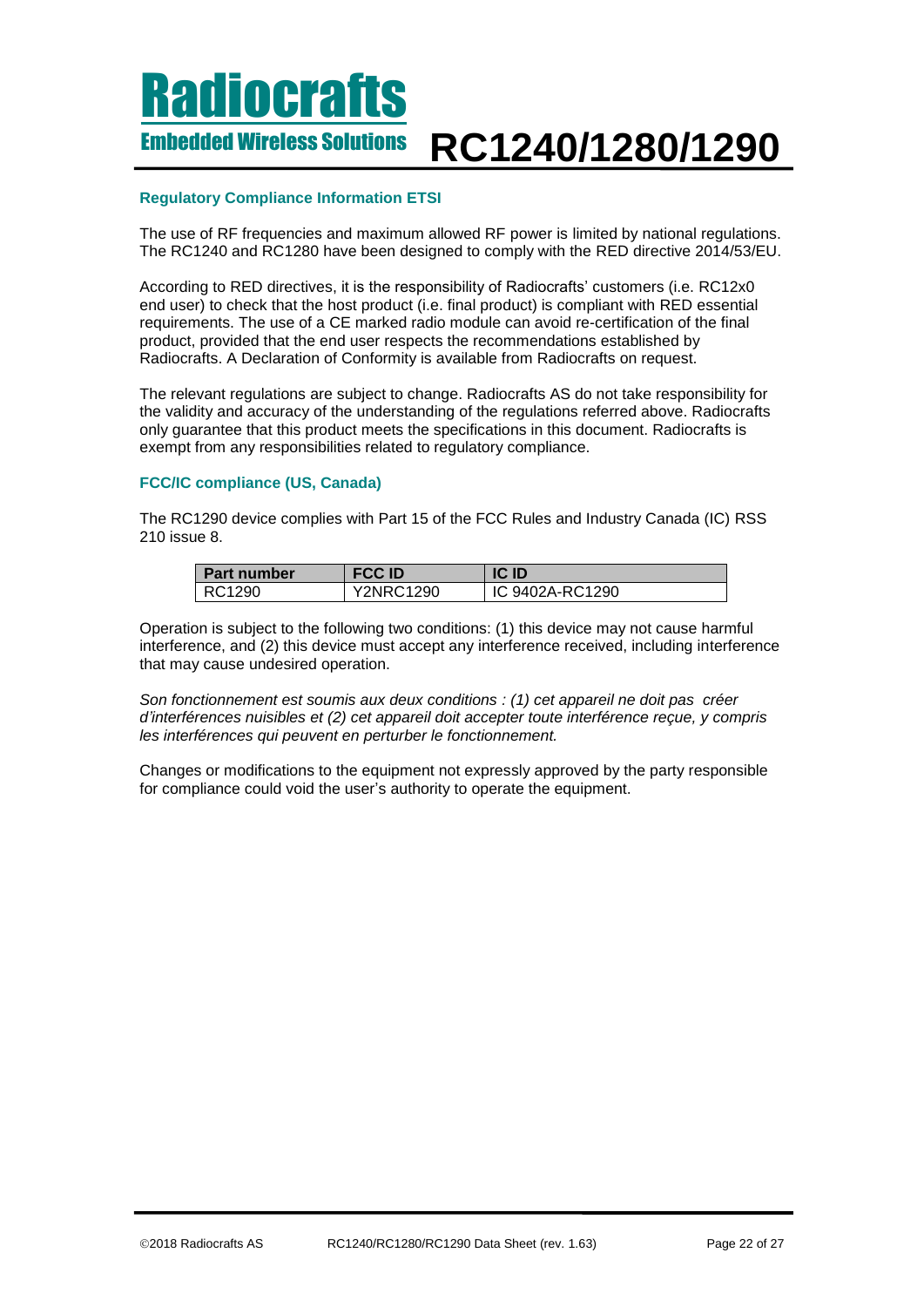If a detachable RF connector is introduced in RF path it must be a non-standard type RP-SMA, U.Fl etc. The modules have been approved with the following external quarter wave antennas:

| Part number       | <b>Manufacturer</b> | <b>Specified gain</b> | <b>Connenctor</b> |
|-------------------|---------------------|-----------------------|-------------------|
| <b>W915-RS</b>    | <b>EAD</b>          | 3.0 dBi               | <b>RP-SMA</b>     |
| <b>MWR915-RS</b>  | EAD                 | $2.0$ dBi             | RP-SMA            |
| WR868(FWR835021-  |                     |                       |                   |
| RS-RA)            | EAD                 | $1.0$ dBi             | RP-SMA            |
| WS868(FWS835021-  |                     |                       |                   |
| RS-RA)            | EAD                 | $1.0$ dBi             | RP-SMA            |
| ISM915/B/SMA/RP90 | Cti                 | $2.0$ dBi             | RP-SMA            |
| ISM915/B/SMA/RP   | Cti                 | $2.0$ dBi             | RP-SMA            |

Any use of antenna with gain > 3 dBi is strictly forbidden.

The output power of RC1290 is below the FCC threshold requiring that it be tested for SAR compliance.

*La puissance de sortie du RC1290 est inférieur au seuil FCC nécessitant que des tests de conformité SAR soient réalisés.*

This device has been designed to operate with an quarter wave antenna having a maximum gain of 3 dBi. Antenna having a higher gain is strictly prohibited per regulations of Industry Canada. The required antenna impedance is 50 ohms.

*Cet appareil a été conçu pour fonctionner avec une antenne 1/ d'ondes ayant un gain maximum de 3 dBi. Utiliser une antenne à gain plus élevé est strictement interdite par les règlements d'Industrie Canada. L'impédance d'antenne requise est de 50 ohms.*

To reduce potential radio interference to other users, the antenna type and its gain should be so chosen that the equivalent isotropically radiated power (EIRP) is not more than that required for successful communication.

*Pour réduire le risque d'interférence pour les autres utilisateurs, le type d'antenne et son gain doivent être choisies de façon que la puissance isotrope rayonnée équivalente (PIRE) n'est pas supérieure à celle requise pour une communication réussie.*

The installer of this radio equipment must ensure that the antenna is located or pointed such that it does not emit RF field in excess of Health Canada limits for the general population; consult Safety Code 6, obtainable from Health Canada's website [www.hc-sc.gc.ca/rpb](http://www.hc-sc.gc.ca/rpb)

*Le programme d'installation de cet équipement radio doit s'assurer que l'antenne est située ou orientée de façon à ne pas émettre de champ RF dépassant les limites de Santé Canada pour la population en eneral, consulter le Code de sécurité 6, disponible sur le site Web de Santé Canada [www.hc-sc.gc.ca/rpb](http://www.hc-sc.gc.ca/rpb)*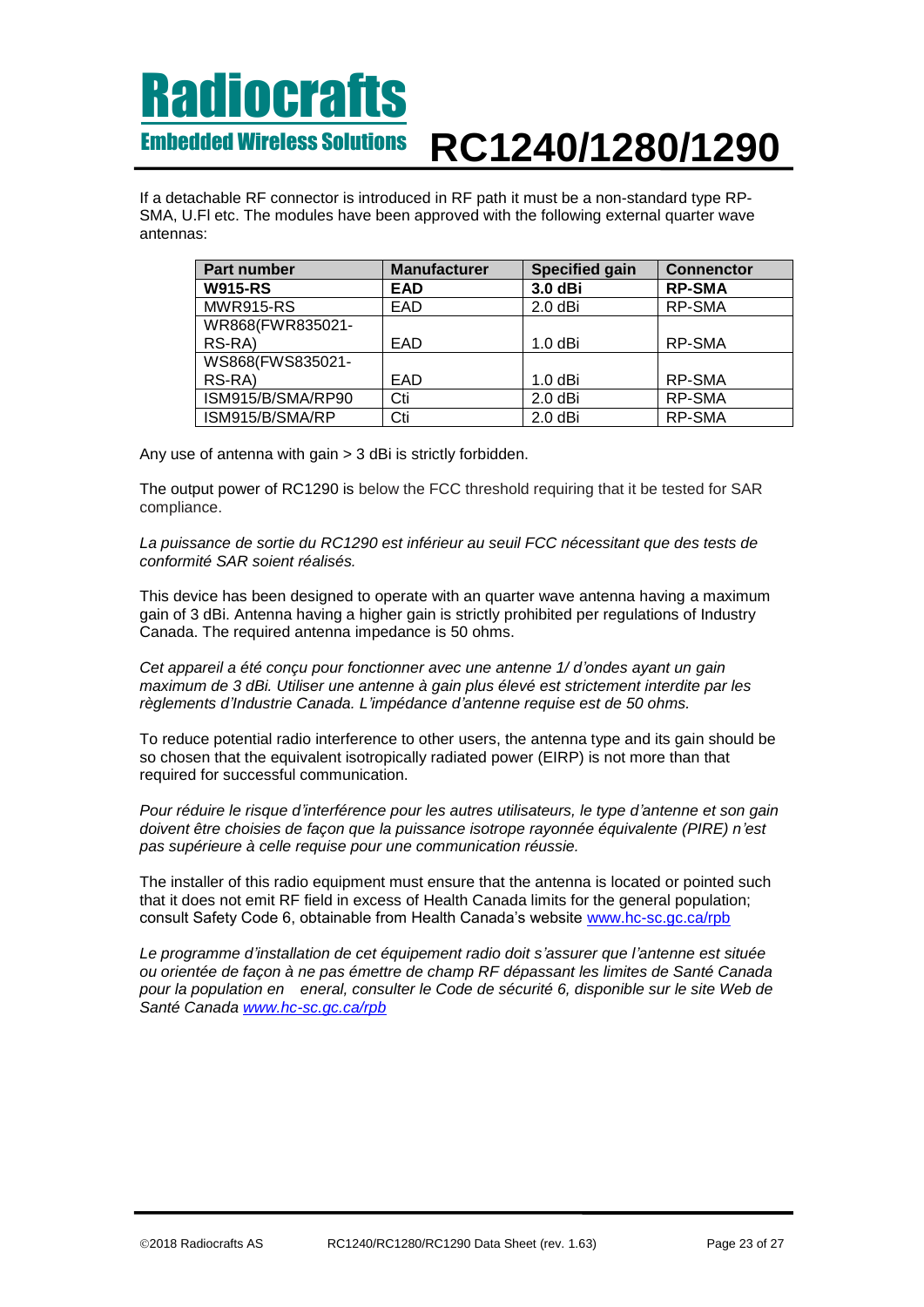### Embedded Wireless Solutions **RC1240/1280/1290**

### **End product marking FCC/IC**

The end product including RC1290 must include the following text on a visible label:

Contains Transmitter Module FCC ID: Y2NRC1290/IC: 9402A-RC1290 Operation is subject to the following two conditions: (1) this device may not cause harmful interference, and (2) this device must accept any interference received, including interference that may cause undesired operation.

Module transmetteur ID IC: 9402A-RC1290 Son fonctionnement est soumis aux deux conditions suivantes: (1) cet appareil ne doit pas causer d'interférences nuisibles et (2) cet appareil doit accepter toute interférence reçue, y compris les interférences qui peuvent perturber le fonctionnement.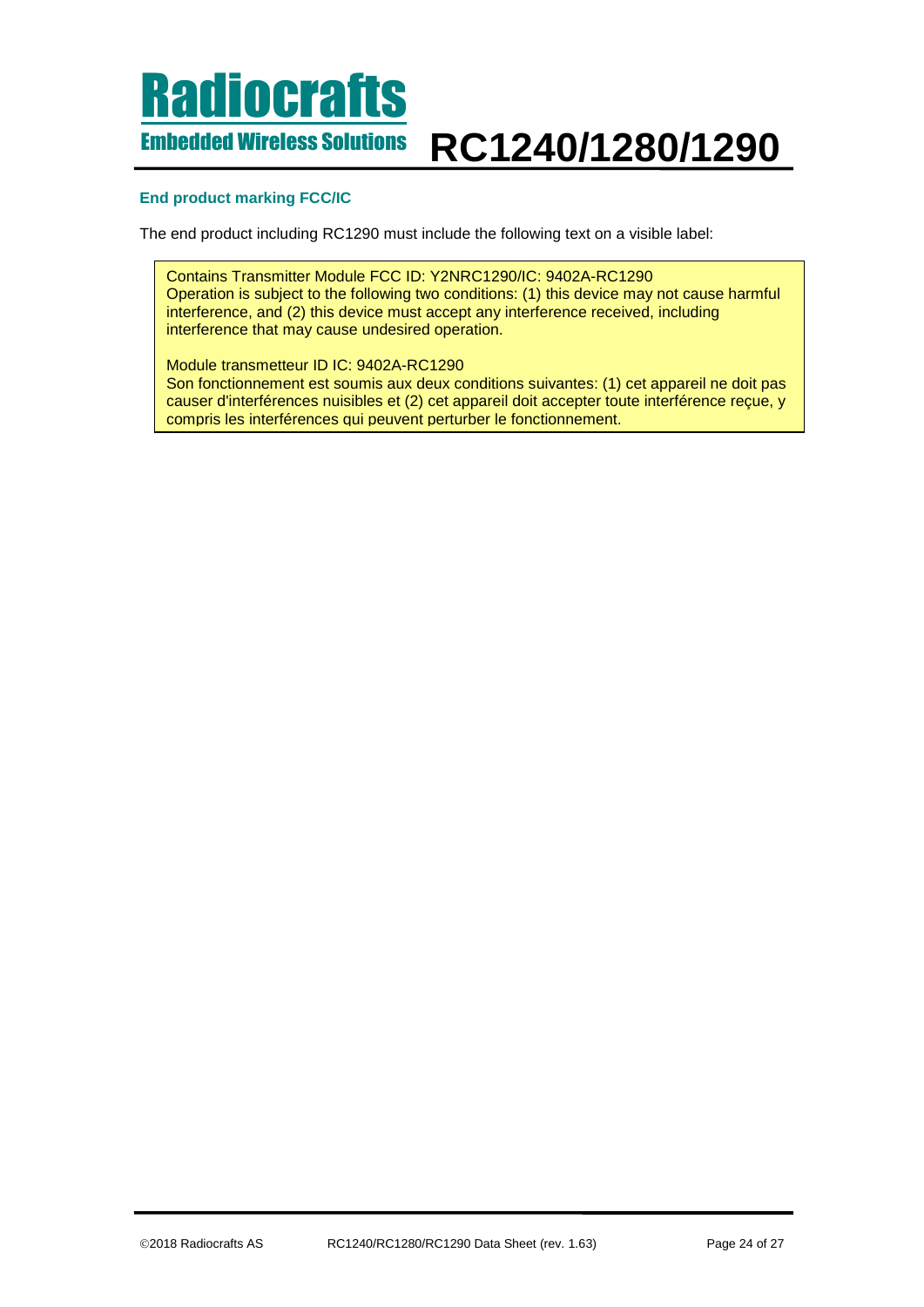### **Document Revision History**

| <b>Document Revision</b> | <b>Changes</b>                                                                                            |  |
|--------------------------|-----------------------------------------------------------------------------------------------------------|--|
| 1.0                      | First release                                                                                             |  |
| 1.1                      | Data buffer length changed from 200 to 145                                                                |  |
|                          | RC1240: Number of channels increased from 30 to 69                                                        |  |
|                          | Sleep current typo corrected from 85 uA to 0.9 mA on first page                                           |  |
|                          | Active polarity and RESET added in pin description                                                        |  |
| 1.2                      | Data buffer length changed from 145 to 128                                                                |  |
|                          | Added more information in the Pin description                                                             |  |
|                          | Added PCB layout recommendation                                                                           |  |
|                          | Added carrier tape and reel specification                                                                 |  |
|                          | Digital I/O specifications added in Electrical Specifications<br><b>Updated Electrical Specifications</b> |  |
|                          | Added timing information                                                                                  |  |
|                          | Added RSSI data                                                                                           |  |
|                          | Minor corrections for clarity                                                                             |  |
| 1.3                      | Timing information changed according to latest firmware upgrade (rev 1.16                                 |  |
|                          | and later)                                                                                                |  |
|                          | Minor spelling errors corrected, clarifications added                                                     |  |
|                          | Emphasized that some digital I/Os have 100 kOhm series resistors                                          |  |
|                          | Note on VCC rise-time in the Power Management section                                                     |  |
|                          | Pin description for PA_EN and LNA_EN added                                                                |  |
|                          | New section on external PA and LNA control added                                                          |  |
|                          | Spurious emission in TX corrected in Electrical Specifications                                            |  |
|                          | Added more information on power-on-reset when using ON/OFF                                                |  |
| 1.4                      | Power Management: Corrected reset signal series resistor value from                                       |  |
|                          | 100kOhm to 10kOhm                                                                                         |  |
|                          | Timing Information: Added a note on periodic recalibration of UART time base                              |  |
| 1.5                      | Added timing info on Config pin low to prompt                                                             |  |
| 1.61                     | Updated product status to Full Production<br>Added pin description equivalent circuits                    |  |
|                          | Added UART baud rate tolerance specification                                                              |  |
|                          | Added soldering profile recommendation                                                                    |  |
|                          | Added note on 2 stop-bits if CTS is used                                                                  |  |
|                          | Added note on RSSI measurement is followed by a new prompt                                                |  |
|                          | Added note on delay after channel-byte in timing information                                              |  |
|                          | Added configuration memory write cycle specification, and note in the text                                |  |
|                          | Added new section and more information on Power on Reset and reset                                        |  |
|                          | circuits                                                                                                  |  |
|                          | Added new section and more information on I/O pin interfaces                                              |  |
|                          | Added more info on ON/OFF in pin description                                                              |  |
|                          | Added note on digital signal output level and level translators                                           |  |
|                          | Added new section on regulatory compliance information                                                    |  |
|                          | Clarified awakening from SLEEP mode using RXEN and TXEN<br><b>Clarified Product Status and Definition</b> |  |
|                          |                                                                                                           |  |
| 1.62                     | Clarified layout recommendations<br>Added FCC/IC info regarding RC1290.                                   |  |
|                          | Adjusted output power based on statistics                                                                 |  |
|                          | Updated solder recommendation to new JEDEC/IPC standard.                                                  |  |
| 1.63                     | Updated mechanical drawing and height information. Please refer to                                        |  |
|                          | Hardware PCN for revision history.                                                                        |  |
|                          | Updated regulatory compliance for EU.                                                                     |  |
|                          | Updated timing information for $t_{C#-CONFIG}$                                                            |  |
|                          |                                                                                                           |  |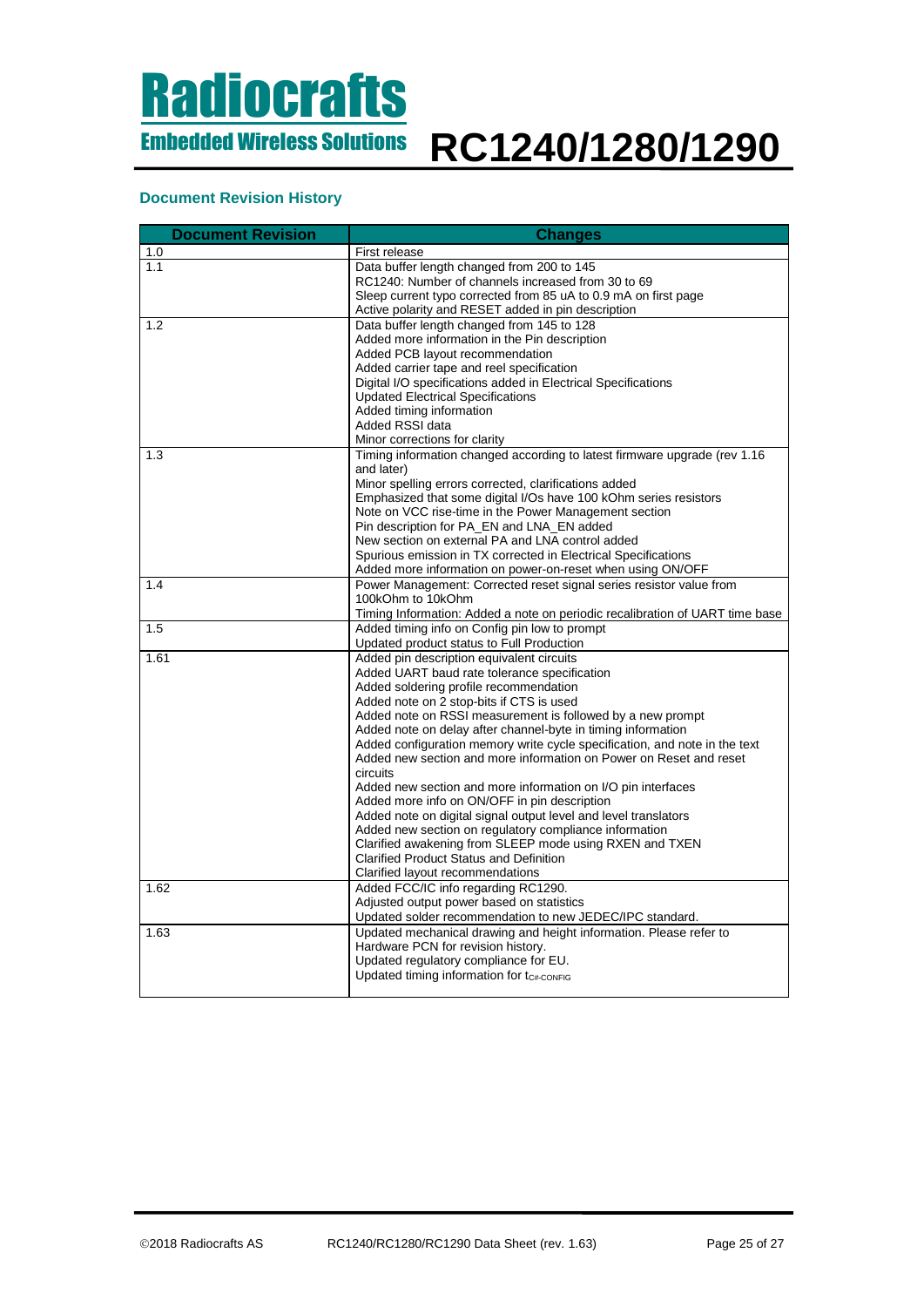## **Radiocrafts** Embedded Wireless Solutions

# **RC1240/1280/1290**

### **Product Status and Definitions**

| Current<br><b>Status</b> | <b>Data Sheet Identification</b> | <b>Product Status</b>                              | <b>Definition</b>                                                                                                                                                                                                                                                 |
|--------------------------|----------------------------------|----------------------------------------------------|-------------------------------------------------------------------------------------------------------------------------------------------------------------------------------------------------------------------------------------------------------------------|
|                          | Advance Information              | Planned or under<br>development                    | This data sheet contains the design<br>specifications for product<br>development. Specifications may<br>change in any manner without notice.                                                                                                                      |
|                          | Preliminary                      | <b>Engineering Samples</b><br>and First Production | This data sheet contains preliminary<br>data, and supplementary data will be<br>published at a later date. Radiocrafts<br>reserves the right to make changes at<br>any time without notice in order to<br>improve design and supply the best<br>possible product. |
| X                        | <b>No Identification Noted</b>   | <b>Full Production</b>                             | This data sheet contains final<br>specifications. Radiocrafts<br>reserves the right to make<br>changes at any time without notice<br>in order to improve design and<br>supply the best possible product.                                                          |
|                          | Obsolete                         | Not in Production                                  | This data sheet contains<br>specifications on a product that has<br>been discontinued by Radiocrafts.<br>The data sheet is printed for<br>reference information only.                                                                                             |